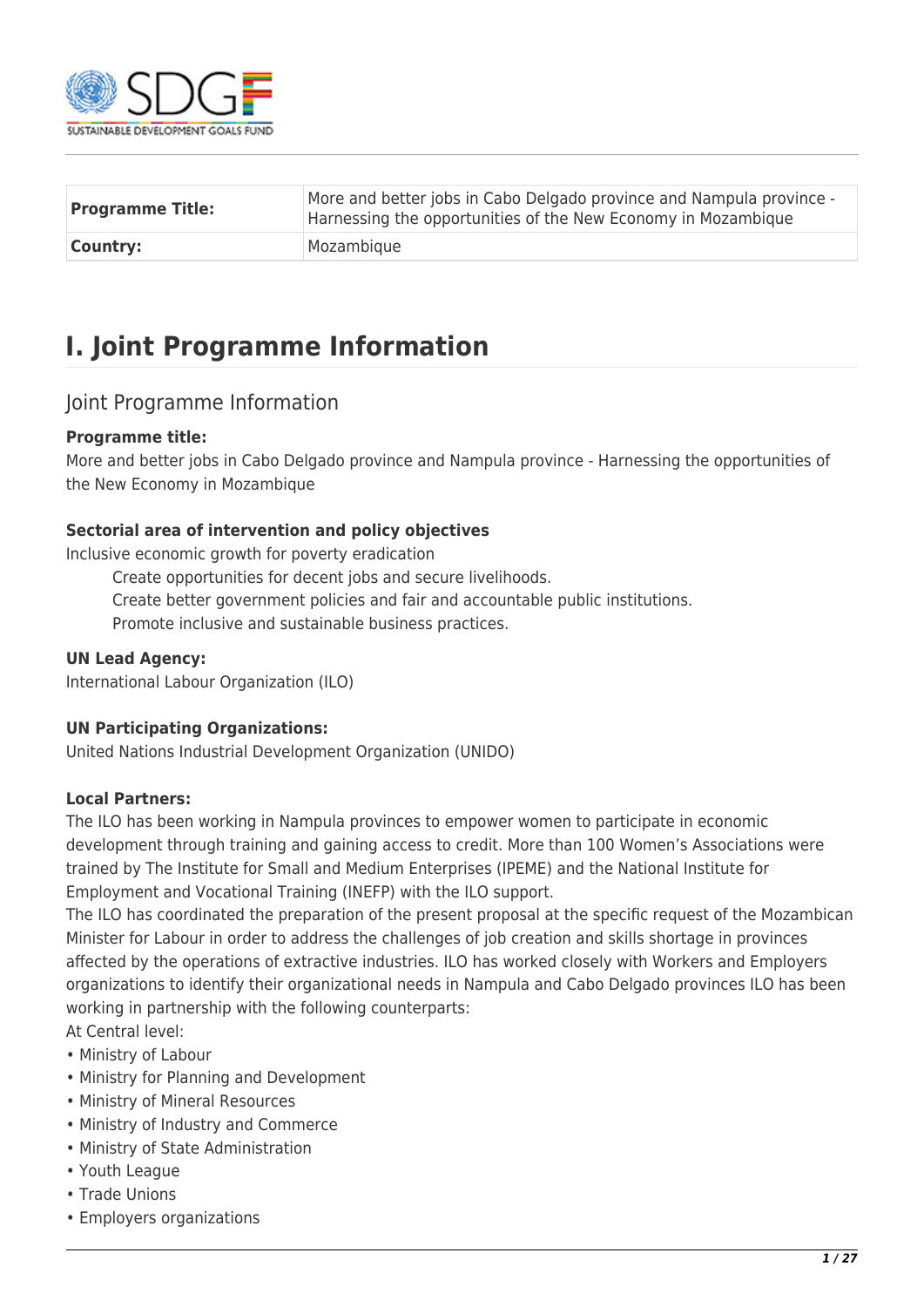• Multinational Enterprises

### At Local Level:

- Provincial Governments of Nampula and Cabo Delgado (specifically the Provincial Directorates of Labour)
- Delegations of INEFP in Nampula and Cabo Delgado
- Women Associations
- Women's Microfinance institutions

Through its decentralization and local economic development projects, UNDP has helped establish subnational institutions and develop their capacities in several provinces with a particular focus on Cabo Delgado, Nampula and Gaza. It has supported the establishment of local economic development agencies as public-private partnerships to promote the development of SMEs by improving access to markets, equipment, marketing, incubation, information and training provision and government liaison. Other key institutions at sub-national level are the provincial and district Governments civil society forums, and consultative councils at district level. For the proposed programme key partners will be: At Central level:

- Ministry of Labour
- Ministry of State Administration
- Ministry for Planning and Development
- Ministry of Mineral Resources
- Ministry of Environment
- CSOs

Local Level:

• Provincial Governments of Nampula and Cabo Delgado (with particular focus on the Directorates of Planning and Finance and Mineral Resources)

- Provincial Local Economic Development Agencies (ADELs) in Nampula and Cabo Delgado
- Districts Governments in Nacala Porto and NacalaVelha (with a particular focus on District Services for Economic Activities)
- Nacala Port Municipal Government
- CSOs

Based on evidence that increased business productivity contributes effectively to poverty eradication and the achievement of other development goals, UNIDO is fulfilling a mandate to promote inclusive and sustainable industrial development as a path to the eradication of poverty namely economic deprivation, social inequality and environmental degradation.

In Mozambique, UNIDO is strengthening Government capacity in relation to standards, metrology, certification and testing which are all vital for SME development and for improving competivity, UNIDO has been working in partnership with the following counterparts:

At Central Level:

- Ministry of Industry and Commerce
- Ministry of Energy
- Ministry of Education
- Ministry of Environment
- Ministry of Planning and Development
- Ministry of Tourism
- Pedagogic University
- The Business Forum for Environment
- The Confederation of Industrial Associations

### At Local Level

- Provincial Government of Nampula
- Provincial Delegations of the Pedagogic University Nampula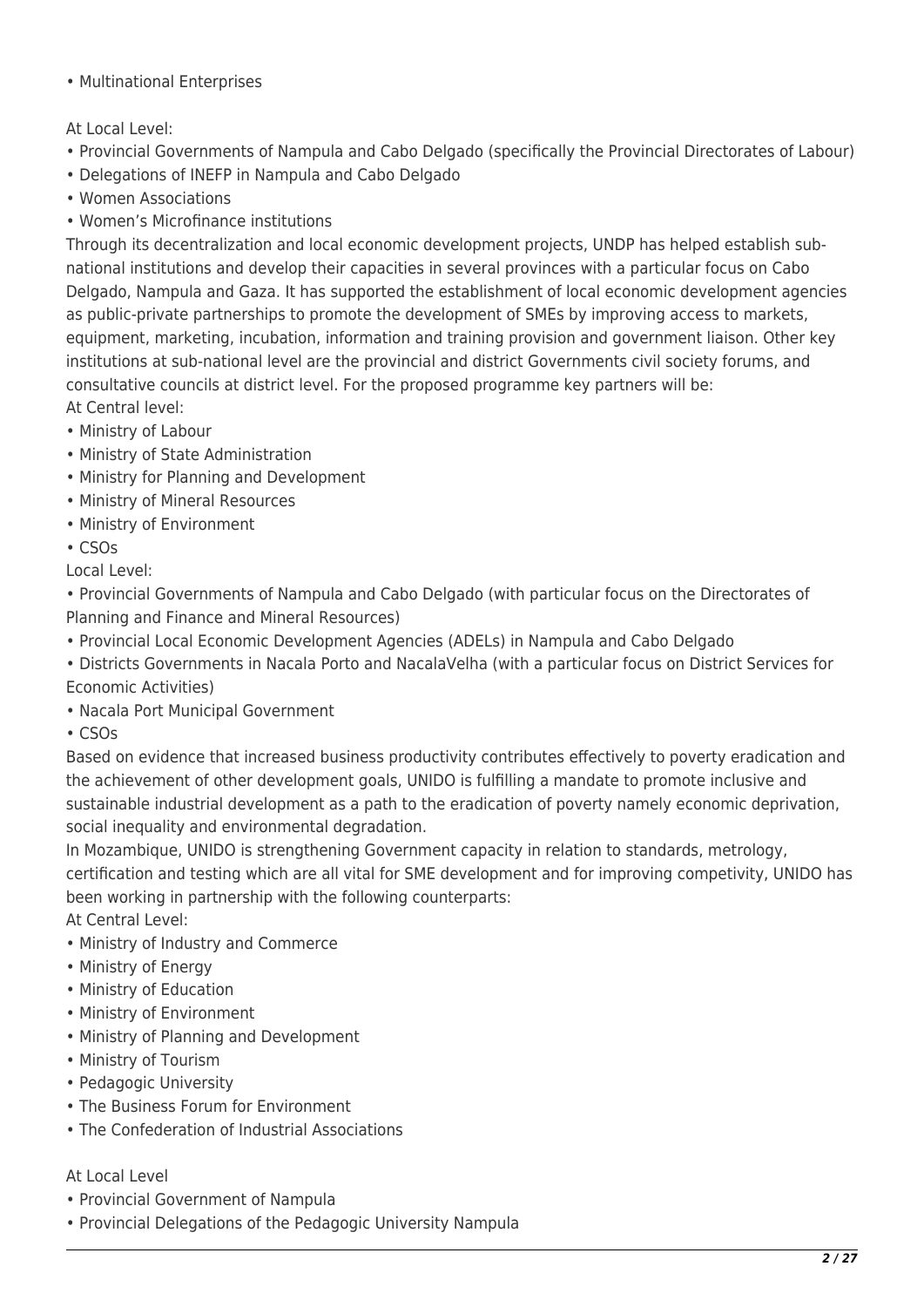- LEDAs Associations
- District Consultative Committees
- Communities, CSOs and representatives of special interest groups
- Provincial Governments of Nampula and Cabo Delgado;
- Provincial Directorates of Planning and Finance in Nampula and Cabo Delgado;
- Provincial Directorates of INEFP in Nampula and Cabo Delgado;
- Provincial Directorates of IPEME in Nampula and Cabo Delgado;
- Provincial Directorates of Mineral Resources in Nampula and Cabo Delgado;
- Provincial ADEL (LEDAS) in Nampula and Cabo Delgado;
- Districts Administrations of Nacala Porto and NacalaVelha;
- SDAE (Districts Economic Activities Services in Nacala Porto and NacalaVelha;
- Nacala Porto Municipality.

## Report submitted by

**Name:**  Igor Felice

**Title:**  Chief Technical Advisor

**Organization:**   $\overline{11}$   $\overline{0}$ 

### **Contact information:**

Email: felice@ilo.org Mob: +258-823041799, Land line: + 25821490305 Address: Av. Do Zimbabwe 744, Maputo, Mozambique

### **Reporting Period Ending:**

Thursday, December 1, 2016

# **II. Contact Information**

## Resident Coordinator

**Name:**  Marcia de Castro

**E-mail:**  marcia.de.castro@one.un.org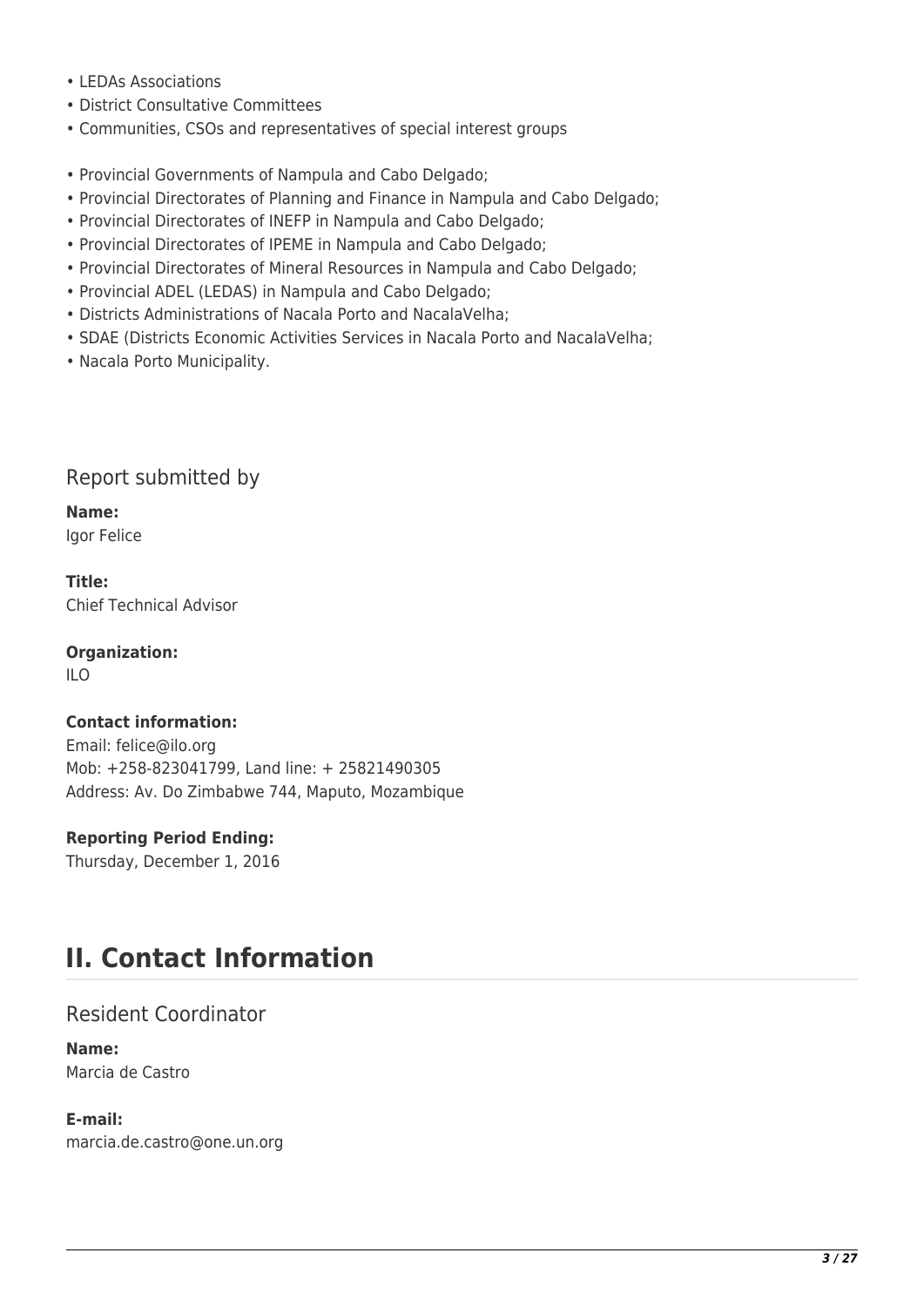## UNCT contact person for implementation

**Name:**  Igor Felice

**Agency:**   $II<sub>O</sub>$ 

**Title:**  Chief Technical Adviser

**E-mail:**  felice@ilo.org

**Phone:**  Mob: +258-823041799, Land line: + 25821490305

**Address:**  Av. Do Zimbabwe 744, Maputo, Mozambique

## Technical team contacts

Joint programme coordinator

**Name:**  Igor Felice

**Agency:**   $II<sub>O</sub>$ 

**Title:**  Chief Technical Adviser

**Email:**  felice@ilo.org

**Phone:**  Mob: +258-823041799, Land line: + 25821490305

**Address:**  Av. Do Zimbabwe 744, Maputo, Mozambique

JP communications and advocacy focal point

**Name:**  Igor Felice

**Agency:**  ILO

**Title:**  Chief Technical Adviser

**Email:**  felice@ilo.org

**Phone:**  Mob: +258-823041799, Land line: + 25821490305

**Address:**  Av. Do Zimbabwe 744, Maputo, Mozambique Alternative UNCT contact person for implementation

**Name:**  Jaime Comiche

**Agency:**  UNIDO

**Title:**  Country Representative

**E-mail:**  j.comiche@unido.org

**Phone:**  +25882823010410

**Address:**  Rua Kibiriti Diwane, 322, Maputo, Mozambique

JP monitoring and evaluation focal point

**Name:**  Igor Felice

**Agency:**   $II<sub>O</sub>$ 

**Title:**  Chief Technical Adviser

**Email:**  felice@ilo.org

**Phone:**  Mob: +258-823041799, Land line: + 25821490305

**Address:**  Av. Do Zimbabwe 744, Maputo, Mozambique

JP knowledge management focal point

**Name:**  Igor Felice

**Agency:**  ILO

**Title:**  Chief Technical Adviser

**Email:**  felice@ilo.org

**Phone:**  Mob: +258-823041799, Land line: + 25821490305

**Address:**  Av. Do Zimbabwe 744, Maputo, Mozambique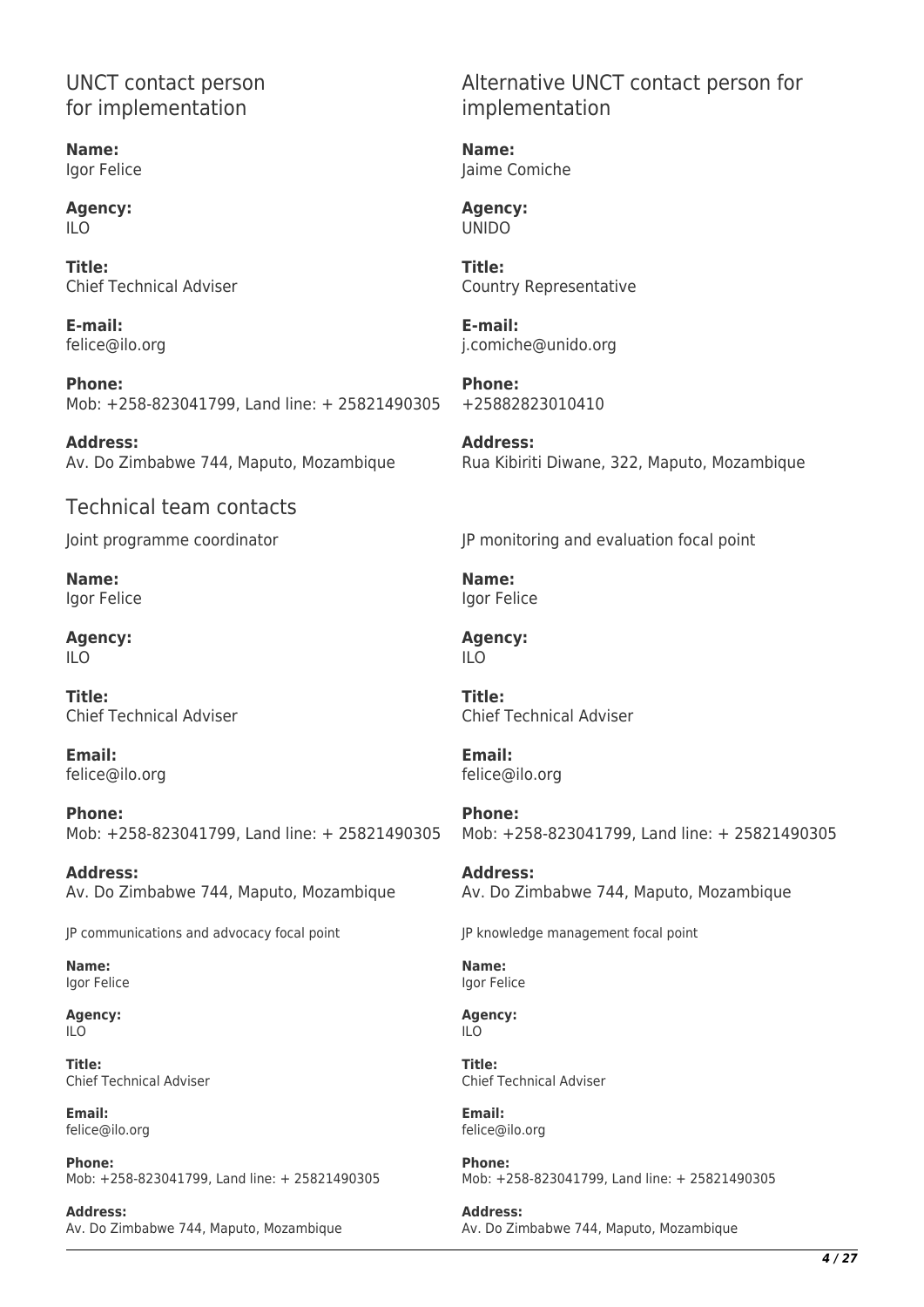JP private sector focal point

**Name:**  Masaki Mifune

**Agency:**  UNDP

**Title:**  Economic and Programme Analyst

**Email:**  masaki.mifune@undp.org

**Phone:**  +258842355621

**Address:**  UNDP - Av Kenneth Kaunda, Maputo, Mozambique

# Agency contact points

Contact 1

**Name:**  Fatima Amade

**Agency:**  UNDP

**Title:**  Programme specialist

**Email:**  fatima.amade@undp.org

**Phone:**  +258823234130

**Address:**  UNDP - Av Kenneth Kaunda, Maputo, Mozambique

Contact 3 Contact 4

Contact 2

**Name:**  Leonildo Munguambe

**Agency:**  UNIDO

**Title:**  Program officer

**Email:**  l.munguambe@unido.org

**Phone:**  +25821487108

**Address:**  Rua Kibiriti Diwane, 322, Maputo, Mozambique

Contact 5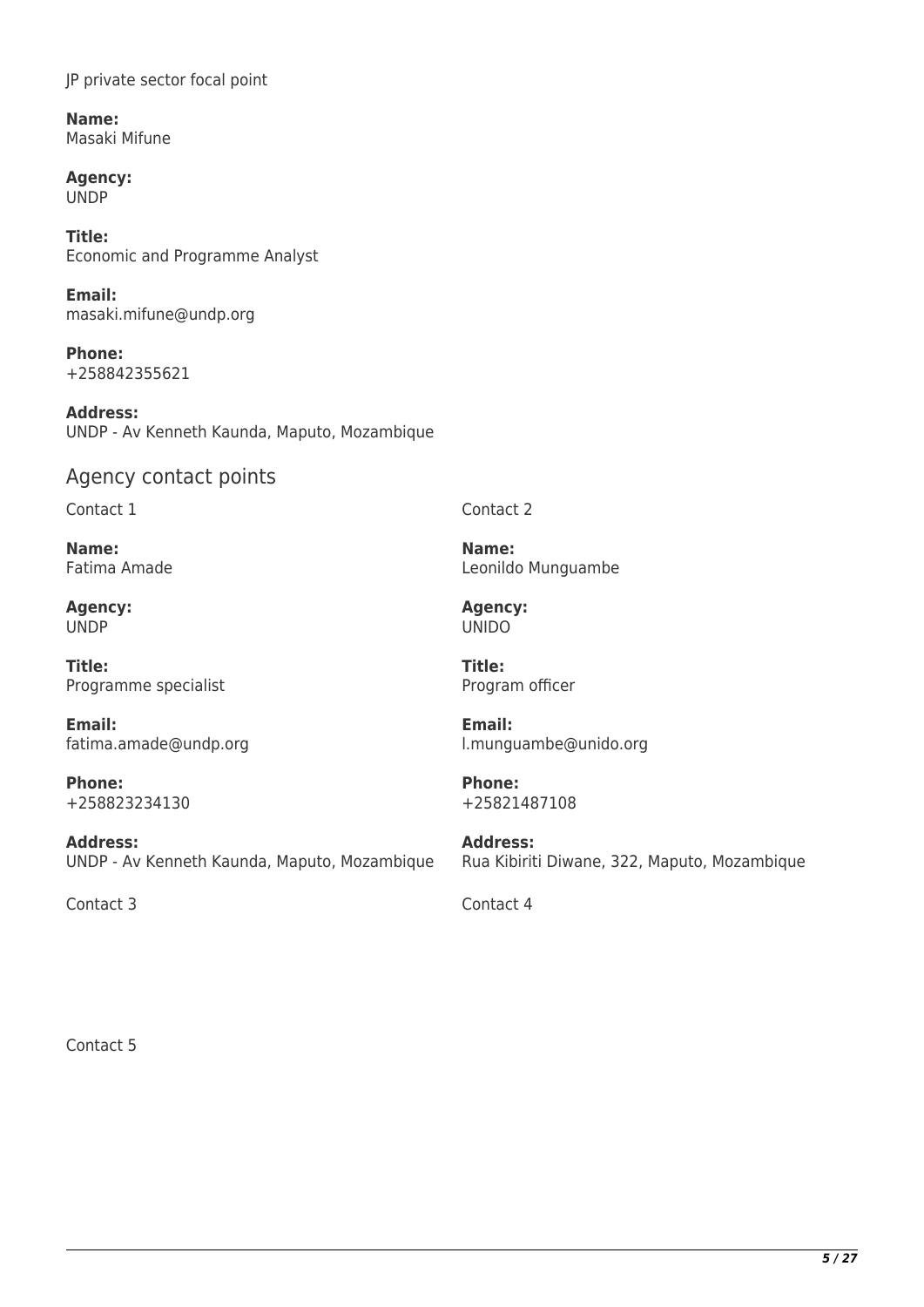## **Detailed Financial Report:**

**D** [UNJP Work Plan and Budget Reporting Template 6 March 2017.xlsx](http://proposals.sdgfund.org/system/files/report-attachments/UNJP%20Work%20Plan%20and%20Budget%20Reporting%20Template%206%20March%202017.xlsx)

## SDG-F Funds

| <b>UN Agency</b>                                                              | <b>Total approved</b><br>funds | <b>Total funds</b><br><b>Transferred to</b><br>date | <b>Total funds</b><br>committed to<br>date | <b>Total funds</b><br>disbursed to date |
|-------------------------------------------------------------------------------|--------------------------------|-----------------------------------------------------|--------------------------------------------|-----------------------------------------|
| International Labour<br>Organization (ILO)                                    | 750,000.00                     | 750,000.00                                          | 620,000.00                                 | 550,000.00                              |
| UN Women (UN<br>Women)                                                        |                                |                                                     |                                            |                                         |
| <b>United Nations</b><br>Development<br>Programme (UNDP)                      | 400,000.00                     | 400,000.00                                          | 400,000.00                                 | 318,660.00                              |
| <b>United Nations</b><br>Industrial<br>Development<br>Organization<br>(UNIDO) | 350,000.00                     | 350,000.00                                          | 350,000.00                                 | 241,517.00                              |

| <b>Total</b><br>1,500,000.00<br>1,500,000.00<br>1,370,000.00<br>1,110,177.00 |  |
|------------------------------------------------------------------------------|--|
|------------------------------------------------------------------------------|--|

# Matching Funds

| <b>Name of source</b> | <b>Total approved</b><br>funds | <b>Total funds</b><br><b>Transferred to</b><br>date | <b>Total funds</b><br>committed to<br>date | <b>Total funds</b><br>disbursed to date |
|-----------------------|--------------------------------|-----------------------------------------------------|--------------------------------------------|-----------------------------------------|
| Norway                | 105,000.00                     | 105,000.00                                          | 105,000.00                                 | 105,000.00                              |
| Italy                 | 110,000.00                     | 110,000.00                                          | 110,000.00                                 | 110,000.00                              |
| Portugal              | 105,000.00                     | 105,000.00                                          | 105,000.00                                 | 105,000.00                              |
| <b>ILO</b>            | 173,900.00                     | 173,900.00                                          | 173,900.00                                 | 173,900.00                              |
| <b>UNIDO</b>          | 550,000.00                     | 550,000.00                                          | 236,500.00                                 | 236,500.00                              |
| <b>UNDP</b>           | 650,000.00                     | 650,000.00                                          | 650,000.00                                 | 650,000.00                              |
| <b>KOICA</b>          | 50,000.00                      | 50,000.00                                           | 50,000.00                                  | 50,000.00                               |

| <b>Total</b> | 1,743,900.00 | 1,743,900.00 | 1,430,400.00 | 1,430,400.00 |
|--------------|--------------|--------------|--------------|--------------|

# **IV. Beneficiaries**

**Total number of direct beneficiaries to date:**  999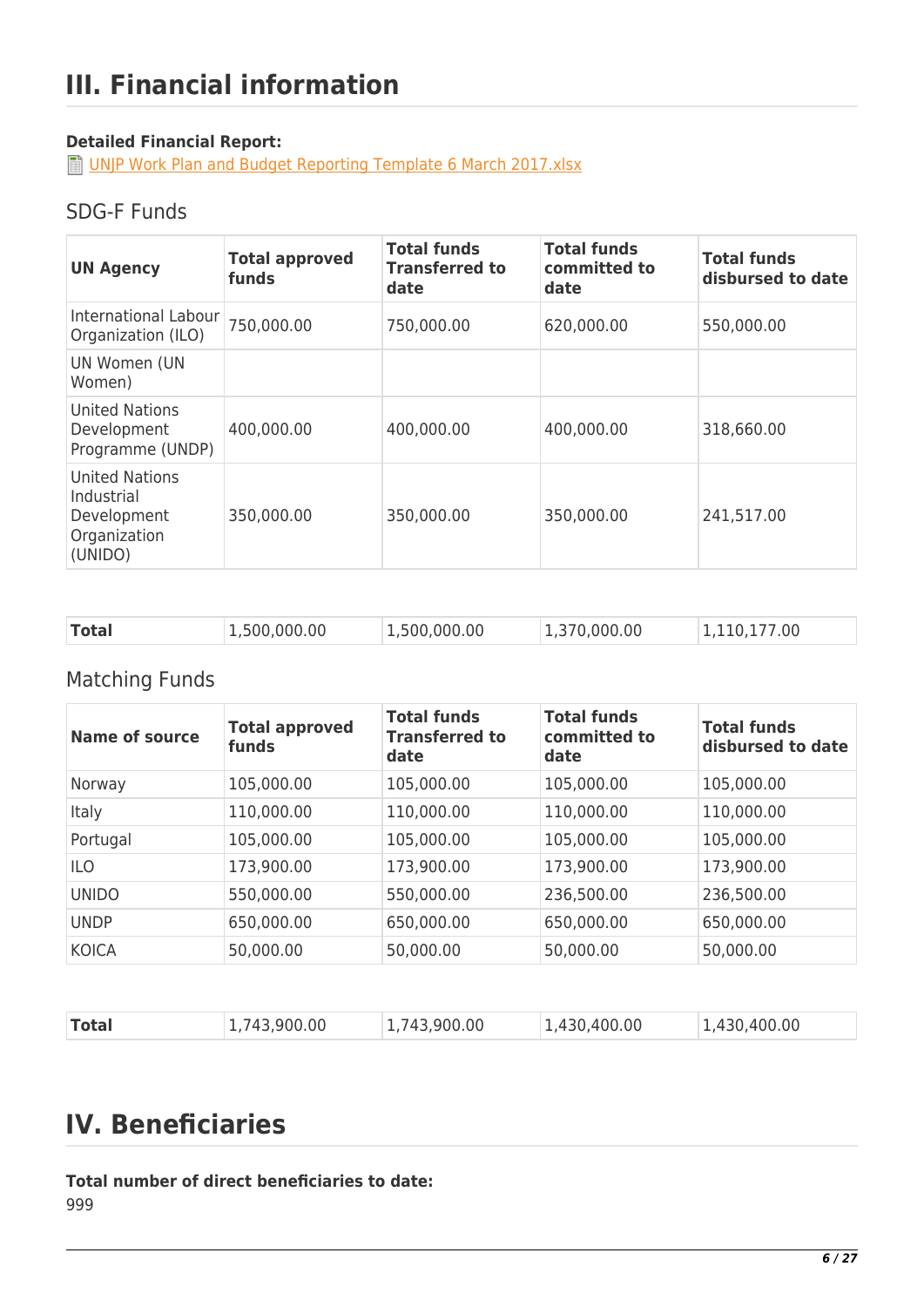# Direct Beneficiaries – Breakdown

| <b>Beneficiary type - individual</b> |                |     |       | <b>Total Female Male Comments</b>                                                                                                                                                                                                                                                                                                                                                                                           |
|--------------------------------------|----------------|-----|-------|-----------------------------------------------------------------------------------------------------------------------------------------------------------------------------------------------------------------------------------------------------------------------------------------------------------------------------------------------------------------------------------------------------------------------------|
| Farmers                              | 684            | 98  | 586   | Technical training on business<br>management provided to local smallholder<br>farmers from the districts of Bilene,<br>Mandlakazi and Chibuto (Gaza Province),<br>Metuge (Cabo Delgado Province) and<br>Nacala-Porto, Ribaue, Mecuburi and<br>Murrupula (Nampula). The training was<br>provided by IPEME (SMEs Institute) and<br>district business service centres.                                                         |
| Entrepreneurs                        | 521            | 113 | 418   | Training to women entrepreneurs in the<br>district of Nacala to take advantage of the<br>opportunities in the logistics of the<br>extractive industry. Technical support<br>provided to local entrepreneurs by the<br>business service centres from the districts<br>of Bilene, Mandlakazi and Chibuto (Gaza<br>Province), Metuge (Cabo Delgado Province)<br>and Nacala-Porto, Ribaue, Mecuburi and<br>Murrupula (Nampula). |
| Civil servants/government            | 353            | 180 | 173   | Training for INEFP on mainstreaming<br>entrepreneurship curricula. Technical<br>training provided to district government<br>official to create enabling local business<br>environment. This training was provided<br>through the organization of workshops at<br>district levels with involvement of (IPEME)<br>SMEs Institute and also though the district<br>business centres                                             |
| Indigenous                           |                |     |       |                                                                                                                                                                                                                                                                                                                                                                                                                             |
| Children                             |                |     |       |                                                                                                                                                                                                                                                                                                                                                                                                                             |
| Youth                                | 480            | 168 | 312   | Youth benefited from training and tool-kits                                                                                                                                                                                                                                                                                                                                                                                 |
| <b>Trade Unions</b>                  | $\overline{2}$ |     |       |                                                                                                                                                                                                                                                                                                                                                                                                                             |
|                                      |                |     |       |                                                                                                                                                                                                                                                                                                                                                                                                                             |
| <b>Total</b>                         | 2,040 559      |     | 1,489 |                                                                                                                                                                                                                                                                                                                                                                                                                             |

| <b>Beneficiary type - institutional</b> | <b>Total</b> | <b>Comments</b>                                                                                                                                                                                                                                                                                                                                                                                                                                                     |
|-----------------------------------------|--------------|---------------------------------------------------------------------------------------------------------------------------------------------------------------------------------------------------------------------------------------------------------------------------------------------------------------------------------------------------------------------------------------------------------------------------------------------------------------------|
| <b>SME<sub>S</sub></b>                  | 595.00       | SMEs were registered in the SPX database. Value chains<br>were identified in the area of tourism in Palma and in<br>agriculture in Montepuez district in Cabo Delgado province.<br>The value chains identified within the framework of the<br>newly District Business Centres are supported to enhance<br>MSEs and integrate them into local economic development<br>planning in 2016 to as a local governance tool to facilitate<br>the local economic development |
| Cooperatives                            |              |                                                                                                                                                                                                                                                                                                                                                                                                                                                                     |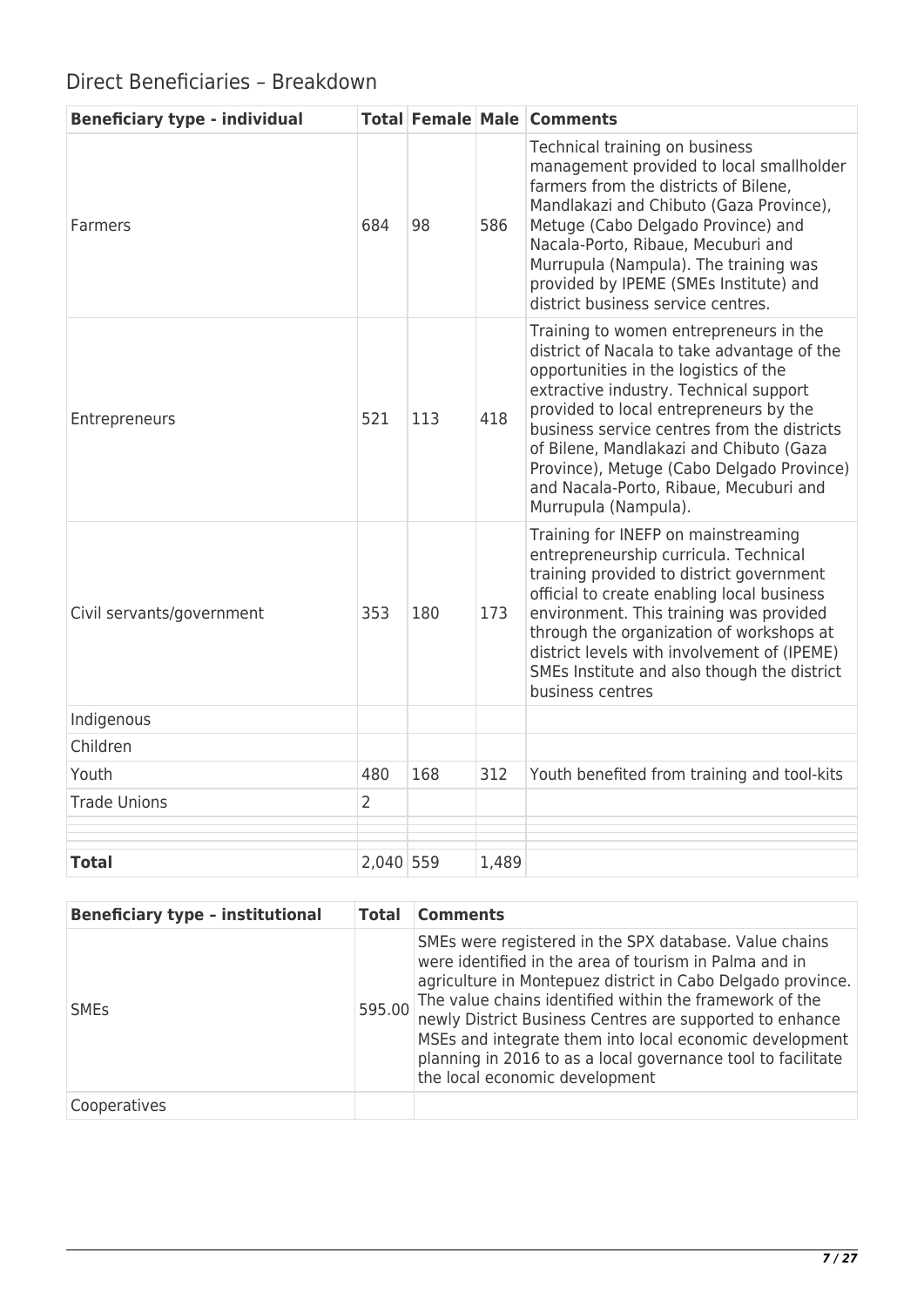| Government/municipal organizations | 25.00 | MEF, MITADER, MIC, MIREME. District Business centres are<br>embedded in the Economic Activities District Services<br>(SDAEs) and are meant to be used by the government as a<br>tool to promote local economic activities. 1n 2015, 3<br>District Business Centres where established in the 3<br>extractive industries districts of Montepuez and Palma,<br>in Cabo Delgado province, and Nacala district in Nampula<br>Province. In 2016 two additional District Business Centre<br>established in the mining district of Manica in<br>Manica province and in Monapo District in Nampula<br>province.<br>Contacts to identify potential collaboration, value chains<br>and market linkages were established with two mining<br>companies in Montepuez district: Ruby Mining and Grafext<br>and in Palma district with two tourism companies Palma<br>Residence and Karibu Palma. The main results are<br>agriculture supply in both districts.<br>At central level support to MEF and MIREME in the<br>preparation of local content policy as well as Mineral<br>Resources Policy and Strategy (in progress);<br>At provincial level support to provincial governments of<br>Cabo Delgado, Nampula and Manica Provinces in the<br>establishment of conditions for Extractive industries Project<br>implementation such as hiring of technical staff<br>Continuous process for the elaboration of the Draft<br>National Content Law, based on the document of the<br>Rationale and the comments and inputs collected in the<br>process of consultations on the Rationale. In this phase, a<br>multisectoral team was constituted of the following<br>sectors:<br>• Ministry of Industry and Trade-MIC;<br>• Ministry of Mineral Resources-MIREME;<br>• National Hydrocarbons Company-ENH;<br>· National Institute of Petroleum-INP;<br>• Directorate of Legal and Notary Affairs of the Ministry of<br>Economy and Finance;<br>. National Institute for Standardization and Quality-INNOQ<br>• Institute for the Promotion of Small and Medium<br>Enterprises (IPEME).<br>in the 4th phase of the process, the draft Law document<br>presented to the different sectors, including the<br>Confederation of Economic Associations (CTA). An official |
|------------------------------------|-------|-----------------------------------------------------------------------------------------------------------------------------------------------------------------------------------------------------------------------------------------------------------------------------------------------------------------------------------------------------------------------------------------------------------------------------------------------------------------------------------------------------------------------------------------------------------------------------------------------------------------------------------------------------------------------------------------------------------------------------------------------------------------------------------------------------------------------------------------------------------------------------------------------------------------------------------------------------------------------------------------------------------------------------------------------------------------------------------------------------------------------------------------------------------------------------------------------------------------------------------------------------------------------------------------------------------------------------------------------------------------------------------------------------------------------------------------------------------------------------------------------------------------------------------------------------------------------------------------------------------------------------------------------------------------------------------------------------------------------------------------------------------------------------------------------------------------------------------------------------------------------------------------------------------------------------------------------------------------------------------------------------------------------------------------------------------------------------------------------------------------------------------------------------------------------------------------------------------------------------------------------------|
|                                    |       | letter was also sent by the Minister of Economy and<br>Finance, Content Law for all sectors, requesting their<br>contributions;                                                                                                                                                                                                                                                                                                                                                                                                                                                                                                                                                                                                                                                                                                                                                                                                                                                                                                                                                                                                                                                                                                                                                                                                                                                                                                                                                                                                                                                                                                                                                                                                                                                                                                                                                                                                                                                                                                                                                                                                                                                                                                                     |
|                                    |       | After incorporating the contributions of the sectors in the<br>Draft Law, the document was presented to the Economic<br>and Social Council of the Government for consideration<br>and discussion by the members. Following this<br>presentation, the Prime Minister recommended that<br>presentations be made to the Consultative Councils of the<br>main economic sectors in order to deepen the debate on<br>the CN. This guidance has been fully complied with.                                                                                                                                                                                                                                                                                                                                                                                                                                                                                                                                                                                                                                                                                                                                                                                                                                                                                                                                                                                                                                                                                                                                                                                                                                                                                                                                                                                                                                                                                                                                                                                                                                                                                                                                                                                  |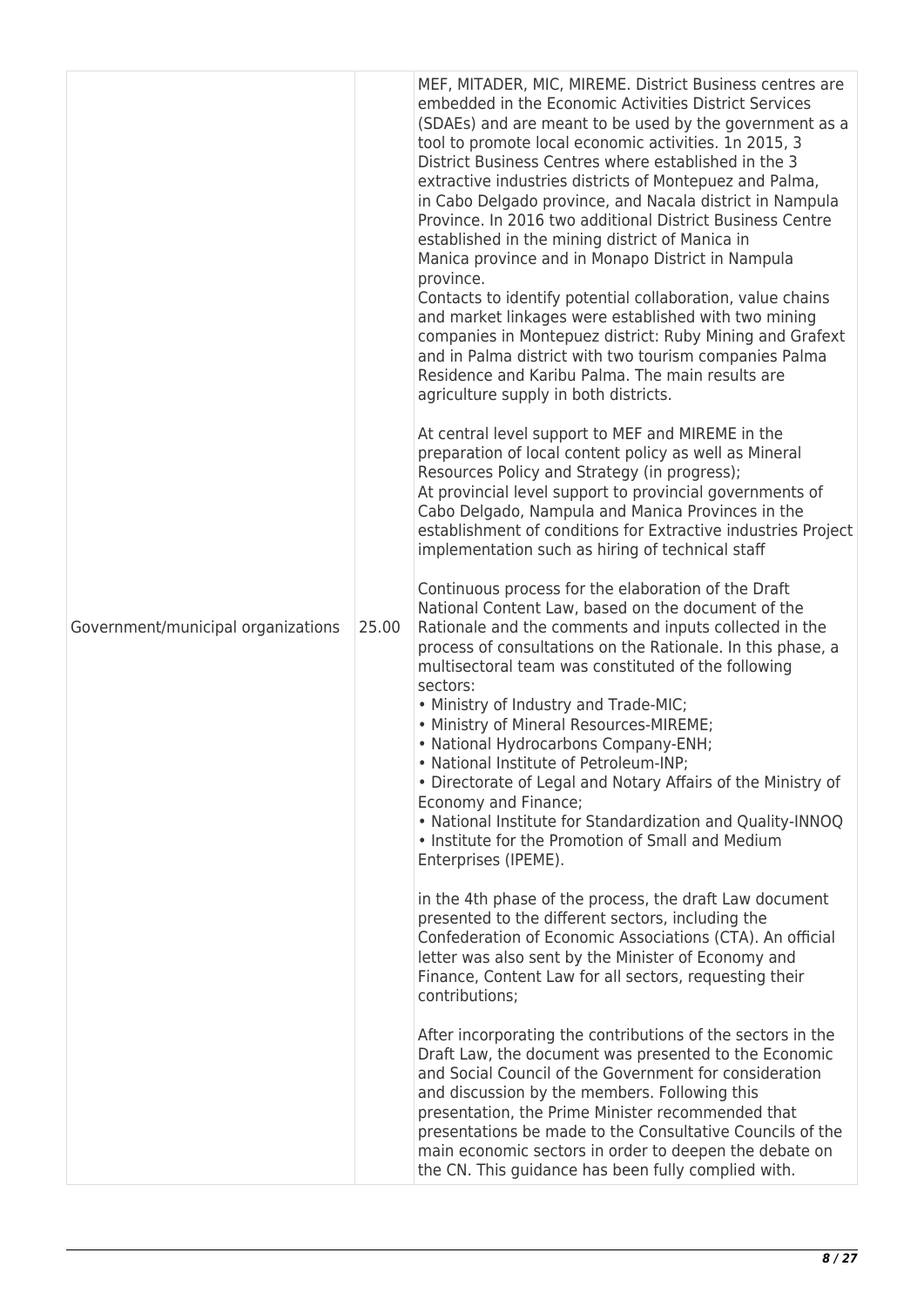| Private sector                              | 19.00 | Contacts to identify potential collaboration, value chains<br>and market linkages were established with two mining<br>companies in Montepuez district: Ruby Mining and Grafext<br>and in Palma district with two tourism companies Palma<br>Residence and Karibu Palma.                                                                                                                                                         |
|---------------------------------------------|-------|---------------------------------------------------------------------------------------------------------------------------------------------------------------------------------------------------------------------------------------------------------------------------------------------------------------------------------------------------------------------------------------------------------------------------------|
| Community-based organizations               | 1     | One CSO, CESC (Centro de Aprendizagem e Capacitação<br>da<br>Sociedade Civil) is supported by UNDP to engage with<br>community based organizations in the monitoring of local<br>service delivery.                                                                                                                                                                                                                              |
| <b>NGOs</b>                                 | 4     | Within the SDG-F programme CESC engaged in a CSO<br>consortium composed by three other CSOs: FDC (Fundação<br>para o Desenvolvimento da Comunidade); CTC-COOP<br>(Cooperativa para Terras Comunitárias) and LEXTERRA<br>providing technical support; within this context a study<br>was<br>conducted to assess the functioning of the community<br>development funds with regards to the land and Natural<br>Resources revenues |
| Trade Unions and Employers'<br>organization | 3     | The two main Trade unions confederations and the<br>employers' organization have been<br>regularly involved in the activities                                                                                                                                                                                                                                                                                                   |
| <b>Total</b>                                | 647   |                                                                                                                                                                                                                                                                                                                                                                                                                                 |

# Indirect Beneficiaries – Breakdown

| <b>Beneficiary type - individual</b> |     | <b>Total Female</b> | <b>Male</b> | <b>Comments</b>                                                                                                                                                                                                                                                                                                                                                                                                                                                                                                                                      |
|--------------------------------------|-----|---------------------|-------------|------------------------------------------------------------------------------------------------------------------------------------------------------------------------------------------------------------------------------------------------------------------------------------------------------------------------------------------------------------------------------------------------------------------------------------------------------------------------------------------------------------------------------------------------------|
| <b>Farmers</b>                       |     |                     |             |                                                                                                                                                                                                                                                                                                                                                                                                                                                                                                                                                      |
| Entrepreneurs                        | 550 |                     |             |                                                                                                                                                                                                                                                                                                                                                                                                                                                                                                                                                      |
| Civil servants/government            | 800 | 300.00              | 500.00      | At central level support to MEF and<br><b>MIREME</b><br>in the preparation of local content<br>policy as<br>well as Mineral Resources Policy and<br>Strategy (in progress);<br>At provincial level support to provincial<br>governments of Cabo Delgado,<br>Nampula<br>and Manica Provinces in the<br>establishment<br>of conditions for Extractive industries<br>Project implementation such as hiring<br>οf<br>technical staff and the dissemination of<br><b>EITI</b><br>2015 annual report in the provinces of<br>Nampula, Cabo Delgado and Tete |
| Indigenous                           |     |                     |             |                                                                                                                                                                                                                                                                                                                                                                                                                                                                                                                                                      |
| Children                             |     |                     |             |                                                                                                                                                                                                                                                                                                                                                                                                                                                                                                                                                      |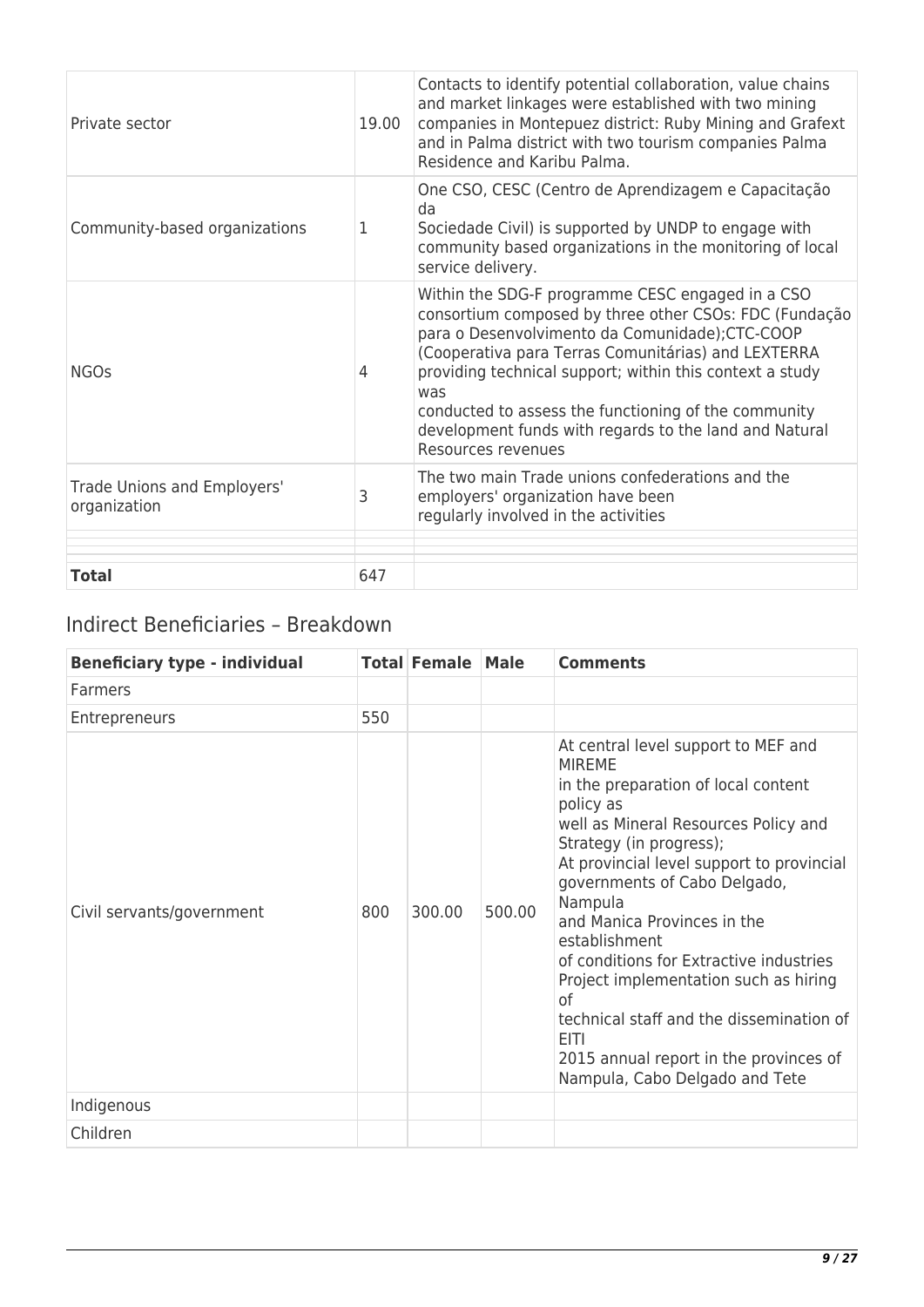| Youth        |                         | Support to the elaboration of the<br>national<br>$3,274$ 1,637.00 1,637.00 employment policy with the direct<br>involvement of 3964 people (sources<br>Ministry of Labour) |
|--------------|-------------------------|----------------------------------------------------------------------------------------------------------------------------------------------------------------------------|
|              |                         |                                                                                                                                                                            |
|              |                         |                                                                                                                                                                            |
| <b>Total</b> | 4,624 1,937.00 2,137.00 |                                                                                                                                                                            |

| <b>Beneficiary type - institutional</b> | <b>Total</b> | <b>Comments</b>                                                                                                                                                                                                                                                                                                                                                                                      |
|-----------------------------------------|--------------|------------------------------------------------------------------------------------------------------------------------------------------------------------------------------------------------------------------------------------------------------------------------------------------------------------------------------------------------------------------------------------------------------|
| <b>SME<sub>S</sub></b>                  | 200.00       |                                                                                                                                                                                                                                                                                                                                                                                                      |
| Cooperatives                            |              |                                                                                                                                                                                                                                                                                                                                                                                                      |
| Government/municipal organizations      | 25.00        | At central level support to MEF and MIREME in the<br>preparation of local content policy as well as Mineral<br>Resources Policy and Strategy (in progress);<br>At provincial level support to provincial governments of<br>Cabo Delgado, Nampula and Manica Provinces in the<br>establishment of conditions for Extractive industries<br>Project<br>implementation such as hiring of technical staff |
| Private sector                          | 120          |                                                                                                                                                                                                                                                                                                                                                                                                      |
| Community-based organizations           |              |                                                                                                                                                                                                                                                                                                                                                                                                      |
| <b>NGOs</b>                             | 25           |                                                                                                                                                                                                                                                                                                                                                                                                      |
|                                         |              |                                                                                                                                                                                                                                                                                                                                                                                                      |
|                                         |              |                                                                                                                                                                                                                                                                                                                                                                                                      |
| Total                                   | 370          |                                                                                                                                                                                                                                                                                                                                                                                                      |

### **Any other information regarding JP beneficiaries\*:**

With matching funds from Norway the ILO supported the organization of 7 courses for young women and men in Palma. This intervention allowed INEFP, the government training provider, to build a reliable database and start to improve its monitoring and evaluation tools. The total nr of people involved in the 7 courses was 250 with 32% of women. All the participants were selected in collaboration with the local authorities and the youth associations. INEFP requested to support the

association cretaed by the trainee with tool kits to start self employment. 35 associations received the tool-kits for a total of 230 people (35% women). INEFP has an already established mechanism for the use of the tool/kits that will ensure a proper utilization.

The ILO organized also a training on Green Construction with the participation of 29 people, since the construction sector is male dominated only 2 of them were women.

In Nacala the ILO organized a training on participation of women in the extractive industry value chains for 32 people with 55% women. Women entrepreneurs were a specific target of the course to enhance their capacity to be part of the extractive industry vale chains. The ILO has additionally organized the CODE training targeting 21 participants (9 women) from INEFP on mainstream entrepreneurial skills in the INEFP curricula. As a result of the course INEFP is planning to include the CODE

methodology in its curricula. The program trained also 21 people from INEFP (7 women) on monitoring and evaluation of training. The course had the innovative approach of using a residential training together with an e-learning methodology. The total duration was 2 months with a high participation of the trainees. The ILO organized also in Pemba with matching funds from Italy a training of trainers on start your business. The 26 participants (7 women) from Pemba, Nampula, Nacala and other districts of the 2 provinces learned how to train micro and small enterprises (women enterprises in particular) in order to market and sell products and keep record of the cash flow. As a result of the activity the partners involved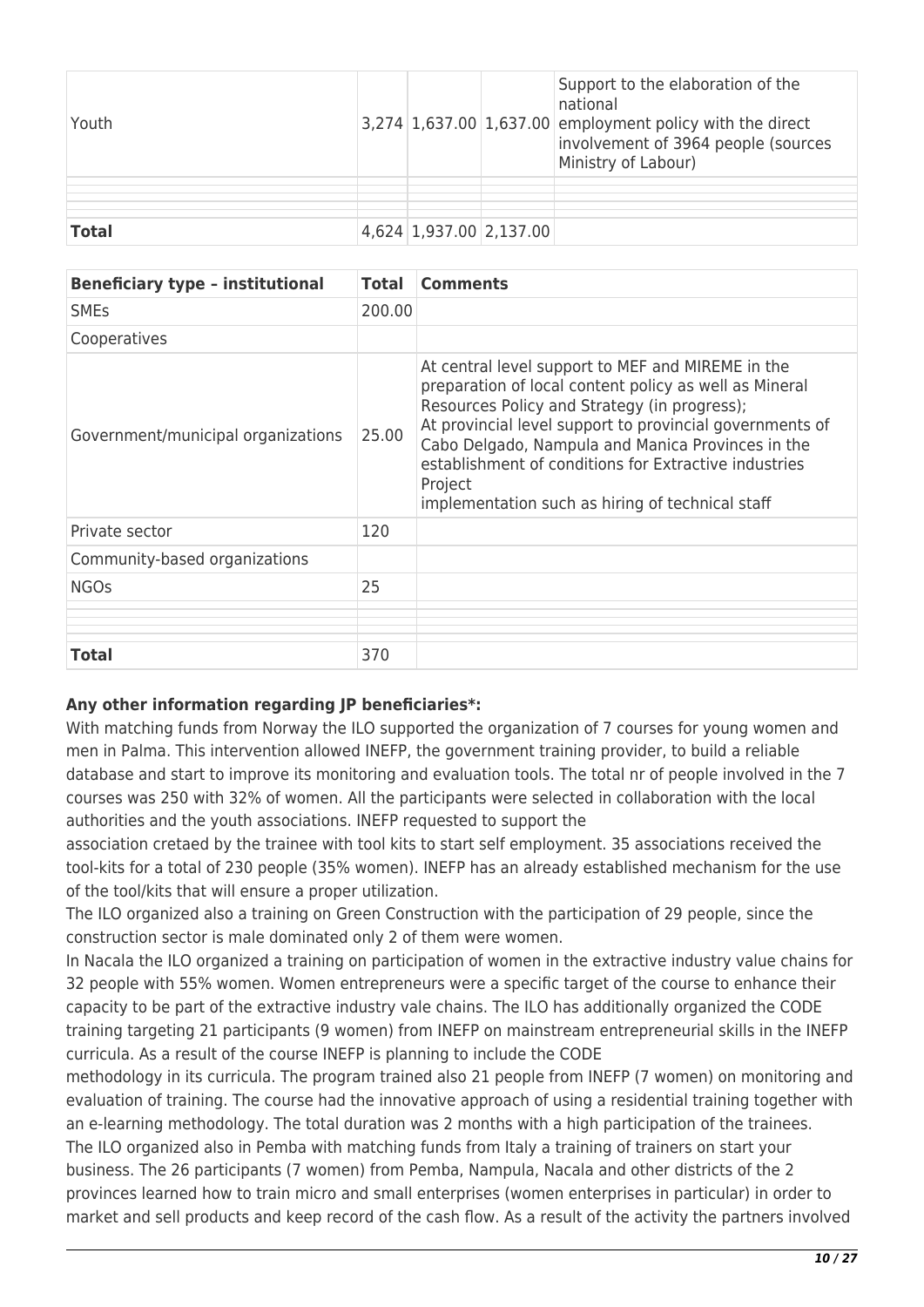prepared a roll-out plan to include at least 150 women entrepreneurs.

From the beginning of the joint programme UNDP focus on the preparation of local content policy (LCP) formulation process by supporting MEF (Ministry of Economy and Finance) and MIREME (Ministry of Mineral Resources and Energy). From 2015 to 2016 the total of 233 training and beneficiaries was reached along the LCP formulation involving consultations with relevant stakeholders and at all levels. The draft LCL is now waiting for the government approval. At policy level the ILO supported the process of the elaboration of the National Employment Policy (with matching funds contribution from ILO budget). The process involved directly 2,900 people in the seminars at national and provincial level and 1,064 people in the seminars at district level. 70% of the people involved were young and 50% were women. UNIDO continued the support of around 390 companies of its database with an average size of 50-75 employees.

These companies are regularly visited by the SPX Team and their information is constantly updated. In addition 40 companies have been approached for the benchmarking assessment exercise which principally leads to all or some of the following: new products, new methods of production, new sources of supply, the exploitation of new markets and new ways to organize business.

# **V. Joint Programme Progress**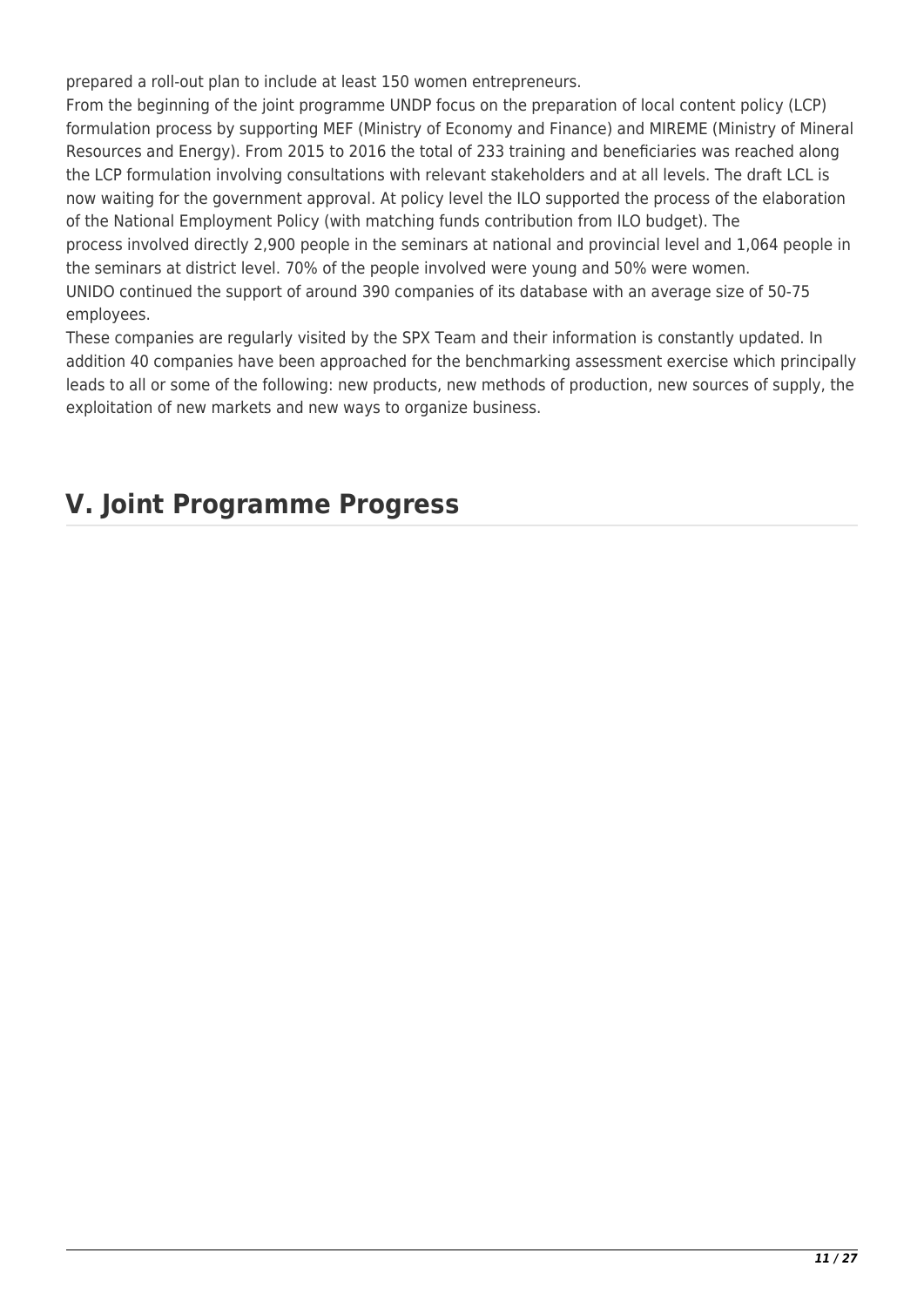| <b>Expected Results</b><br>(Outcomes &<br>outputs)                                                                                                                                                                                              | <b>Progress</b>                                                                                                                                                                                                                                                                                                                                                                                                                                                                                                                                                                                                                                                                                                                                                                                                                                                                                                                                                                                                                                                                                                                                                                                                                                         | <b>Difficulties</b>                                                                                                                                                                                                                                                                                                                                                                                                                                          | <b>Expected</b><br>deliverables                                                                                                                                                                                                                                                                                                                                |
|-------------------------------------------------------------------------------------------------------------------------------------------------------------------------------------------------------------------------------------------------|---------------------------------------------------------------------------------------------------------------------------------------------------------------------------------------------------------------------------------------------------------------------------------------------------------------------------------------------------------------------------------------------------------------------------------------------------------------------------------------------------------------------------------------------------------------------------------------------------------------------------------------------------------------------------------------------------------------------------------------------------------------------------------------------------------------------------------------------------------------------------------------------------------------------------------------------------------------------------------------------------------------------------------------------------------------------------------------------------------------------------------------------------------------------------------------------------------------------------------------------------------|--------------------------------------------------------------------------------------------------------------------------------------------------------------------------------------------------------------------------------------------------------------------------------------------------------------------------------------------------------------------------------------------------------------------------------------------------------------|----------------------------------------------------------------------------------------------------------------------------------------------------------------------------------------------------------------------------------------------------------------------------------------------------------------------------------------------------------------|
| JP Outcome 1: MNEs in<br>the extractive industries<br>comply with local<br>content policies,<br>environmental friendly<br>sustainable business<br>practices, and apply<br>gender and age<br>sensitive recruitment<br>policies to hire nationals | During the period there was<br>a substantial improvement<br>in the area of skills<br>development. The main<br>counterpart INEFP continued<br>to work to provide better<br>services to young women<br>and<br>men. INEFP improved its<br>capacity in dealing with the<br>requests of the market,<br>monitoring and evaluating<br>the training. During the<br>period the President of the<br>Republic inaugurated a new<br>pavilion at the INEFP<br>training Centre in Pemba as<br>a result of an established<br><b>Public Private Partnership</b><br>with Capital. The database<br>developed to follow the<br>young women and men who<br>enter in the labour market<br>after the training will be key<br>to improve their<br>opportunities to find a<br>decent and stable job. At<br>policy level the EITI<br>(Extractive Industry<br>Transparency Initiative)<br>country annual report<br>dissemination was a<br>successful initiative that<br>showed the commitment<br>and<br>the interest from the<br>Government in comply with<br>the international<br>requirement.<br>As for the local content<br>policy,<br>the government is still<br>committed to produce a<br>coherent instrument able to<br>respond to the complex<br>reality<br>on the ground. | As for the previous<br>reporting period the<br>program is still<br>affected by the global<br>economy slowdown and<br>the delay in the<br>investment from the<br>large<br>Multinational<br>Enterprises.<br>The local communities,<br>especially young women<br>and men, participated<br>actively in the training<br>with the hope to find<br>quickly a job.<br>Unfortunately their<br>expectations are<br>still frustrated by the<br>lack of<br>opportunities | The deliverables<br>mentioned under the<br>output will help to<br>contribute to achieve<br>the<br>outcome as<br>planned.Corrective<br>measures to deal with<br>the situation mentioned<br>include the provision of<br>support to the<br>associations created by<br>the trainees in order to<br>equip them with tools to<br>enter in the local labour<br>market |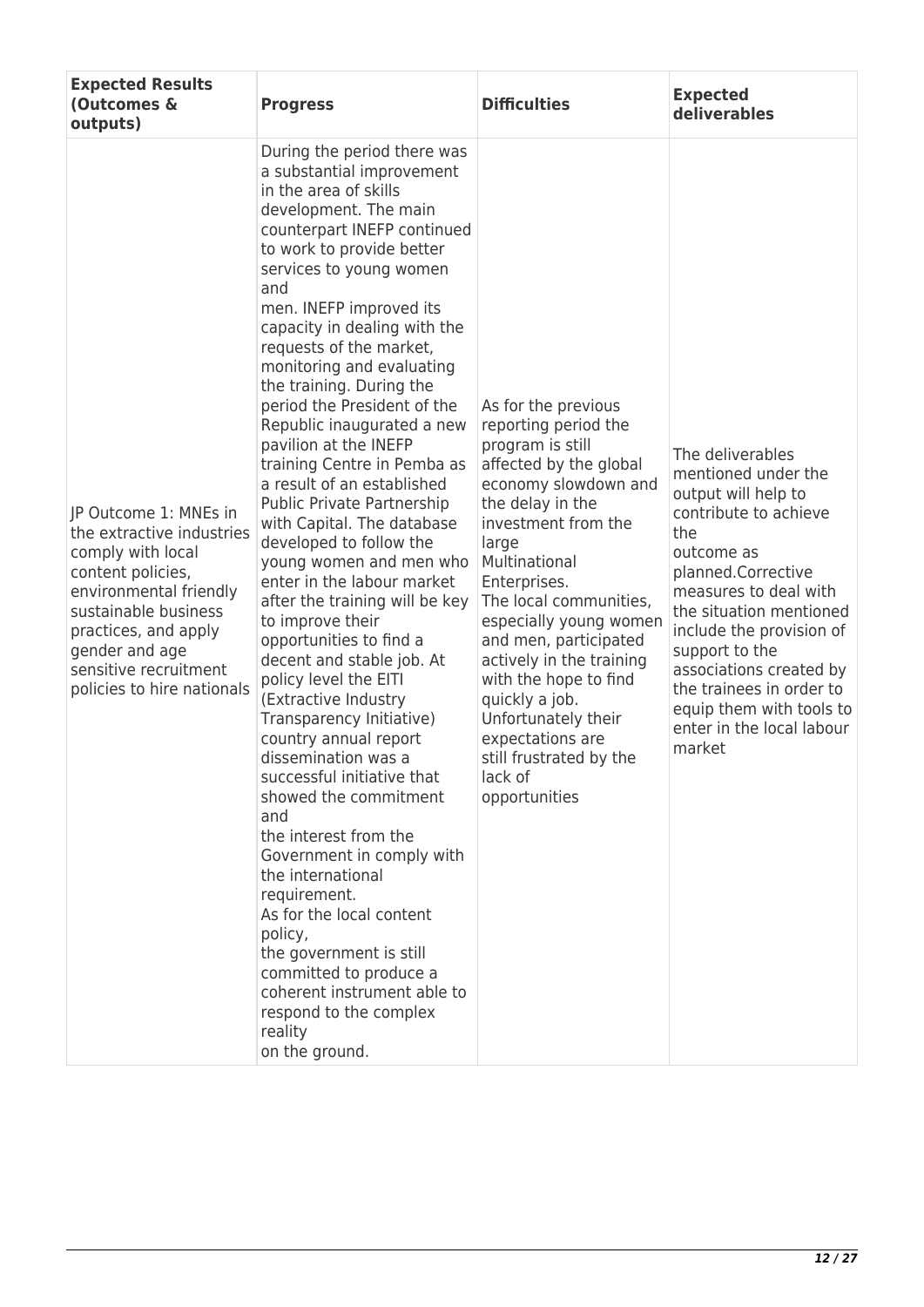| <b>Expected Results</b><br>(Outcomes &<br>outputs)                                                                                                                                    | <b>Progress</b>                                                                                                                                                                                                                                                                                                                                                                                                                                                         | <b>Difficulties</b>                                                                                                                                                                                                                                                                                                      | <b>Expected</b><br>deliverables                                                                                                                                                                                                                                                                                                                                                                                                                                                                  |
|---------------------------------------------------------------------------------------------------------------------------------------------------------------------------------------|-------------------------------------------------------------------------------------------------------------------------------------------------------------------------------------------------------------------------------------------------------------------------------------------------------------------------------------------------------------------------------------------------------------------------------------------------------------------------|--------------------------------------------------------------------------------------------------------------------------------------------------------------------------------------------------------------------------------------------------------------------------------------------------------------------------|--------------------------------------------------------------------------------------------------------------------------------------------------------------------------------------------------------------------------------------------------------------------------------------------------------------------------------------------------------------------------------------------------------------------------------------------------------------------------------------------------|
| JP Output 1.1: Gender<br>sensitive Skills Gap<br>analysis jointly<br>undertaken by INEFP<br>and Industry for El and<br>related value chains                                           | <b>INEFP</b> has now the relevant<br>tool and people trained to<br>carry out a constant gender<br>sensitive analysis together<br>with the extractive industry.<br>They already produced<br>some data that show the<br>need to focus on increasing<br>the access for the women to<br>other kind of training related<br>to the new sector                                                                                                                                 | Unfortunately the Final<br>investment Decision to<br>start the operations was<br>not taken during the<br>reporting period. It is<br>very likely that will be<br>taken in March 2017.<br>Some tenders for the<br>large construction<br>projects were launched<br>in January 2017                                          | Gender<br>sensitive skills gap<br>analysis shared with the<br>main stakeholders by<br>May 2017.                                                                                                                                                                                                                                                                                                                                                                                                  |
| JP Output 1.2: INEFP<br>schools capacity<br>developed to teach<br>skills demanded by El<br>firms to young men and<br>women (specifically<br>including skills for green<br>job market) | Based on the request from<br>the Ministry of Labour some<br>activities under this output<br>were modified. This allowed<br>the program to focus more<br>on providing concrete<br>opportunities for young<br>women and men, especially<br>the ones trained by the<br>program. The kits were<br>distributed to 230 young<br>women and men in the two<br>provinces. The monitoring<br>system in place is based on<br>the criteria established by<br>the Ministry of Labour | No particular difficulties<br>encountered                                                                                                                                                                                                                                                                                | 460 people benefits<br>from the use of self-<br>employment kits and<br>increase their earning<br>by May 2017                                                                                                                                                                                                                                                                                                                                                                                     |
| Output 1.3<br>Implementation of the<br>mining policy and its HR<br>component actively<br>enhances local<br>employment<br>opportunities                                                | In progress. Initial planned<br>activity was to finalize<br><b>Mineral Resources Policy</b><br>and Strategy<br>Implementation Plan (PI<br>PERM). However, due to the<br>government priority change,<br>support was requested by<br>MEF and MIREME for the<br>development of the Local<br>Content Policy (LCP).                                                                                                                                                          | Despite progress made<br>in the drafting of the<br>Local content law the<br>follow up process has<br>been slow. The<br>government is reflecting<br>on lessons learnt in<br>Chile and will come up<br>with a new revised draft<br>for approval. 233 people<br>were involved in<br>consultation around the<br>LCP process. | Consultation for the<br><b>Local Content Law</b><br>conducted leading to its<br>submission to the<br>Parliament for further<br>discussions and<br>approval;<br>PI PERM finalized to<br>support the<br>implementation of the<br>Mining Policy (PERM IP);<br>Expert advice and<br>technical assistance<br>provided on key policy<br>issues related to<br>extractive industries<br>and employment (e.g.<br>employment rights and<br>standards, social and<br>environmental policy,<br>human rights) |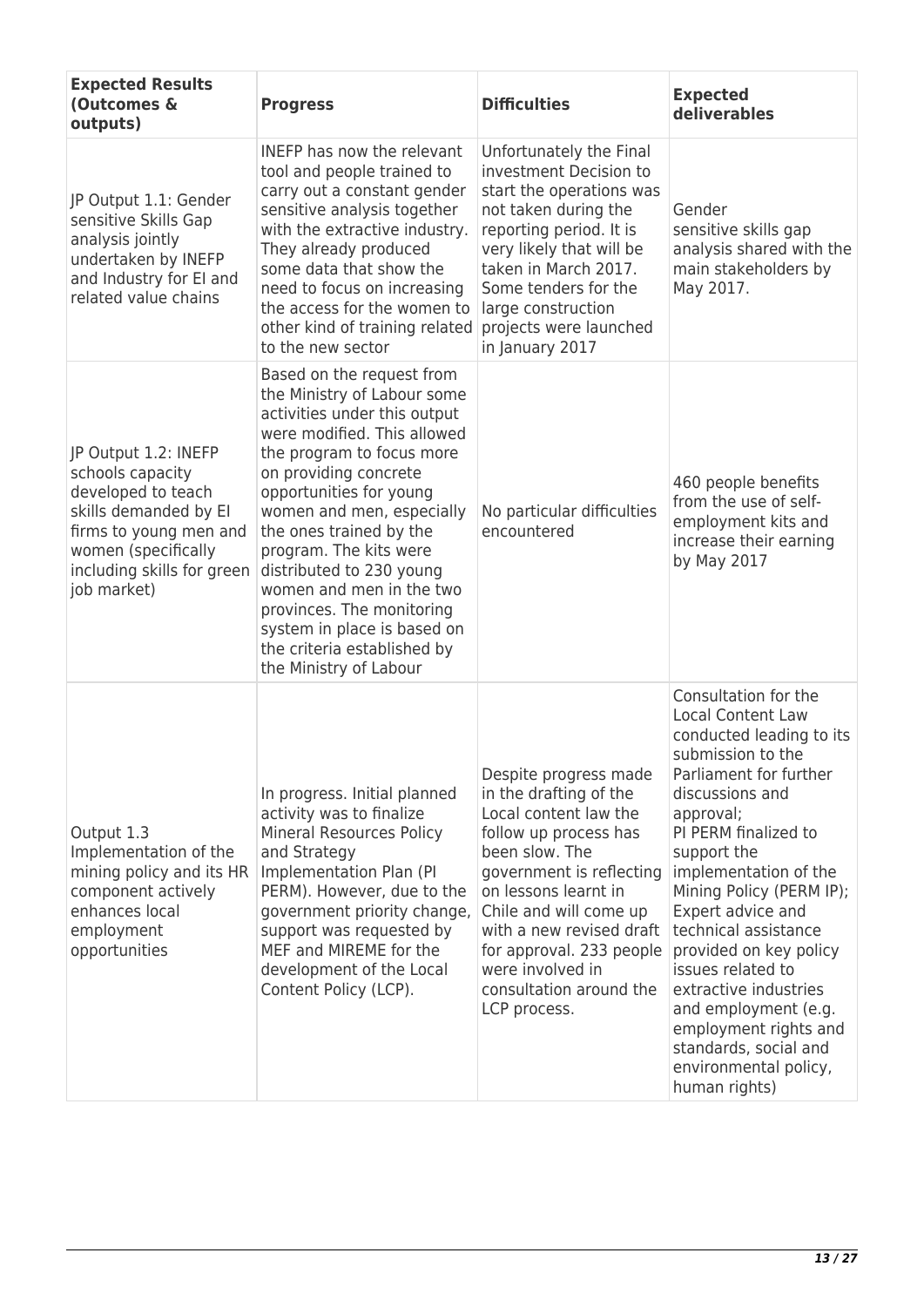| <b>Expected Results</b><br>(Outcomes &<br>outputs)                                                                                                                  | <b>Progress</b>                                                                                                                                                                                                                                                                                                                                                                                                                                                                                                                                                                                                                                                                                                                                                                                                                                                                                                                                                                                                                                                                                                                                                                                                                                                                                                                    | <b>Difficulties</b>                       | <b>Expected</b><br>deliverables                                                                                                                                                                                                                                                                                                                                                                                                                                                                                                                                                                                                                                                                                                                                                                                                                                                                                                                                                         |
|---------------------------------------------------------------------------------------------------------------------------------------------------------------------|------------------------------------------------------------------------------------------------------------------------------------------------------------------------------------------------------------------------------------------------------------------------------------------------------------------------------------------------------------------------------------------------------------------------------------------------------------------------------------------------------------------------------------------------------------------------------------------------------------------------------------------------------------------------------------------------------------------------------------------------------------------------------------------------------------------------------------------------------------------------------------------------------------------------------------------------------------------------------------------------------------------------------------------------------------------------------------------------------------------------------------------------------------------------------------------------------------------------------------------------------------------------------------------------------------------------------------|-------------------------------------------|-----------------------------------------------------------------------------------------------------------------------------------------------------------------------------------------------------------------------------------------------------------------------------------------------------------------------------------------------------------------------------------------------------------------------------------------------------------------------------------------------------------------------------------------------------------------------------------------------------------------------------------------------------------------------------------------------------------------------------------------------------------------------------------------------------------------------------------------------------------------------------------------------------------------------------------------------------------------------------------------|
| Output 1.4 Enhanced<br>public awareness of,<br>and transparency in the<br>promotion of local<br>employment<br>opportunities in relation<br>to extractive industries | In progress. Three EITI<br>(Extractive Industry<br>Transparency Initiative in<br>Cabo Delgado (50<br>participants) and Nampula<br>(80 participants) and Tete<br>provinces) workshops were<br>organized to disseminate<br>country annual report<br>workshops to ensure that<br>information reaches local<br>governments and<br>communities.<br>A study trip was organized<br>to Chile considered the best<br>practice with regards of LCP.<br>The government is reflecting<br>on lessons learnt in Chile<br>and will come up with a new<br>revised draft for approval<br>CESC (Centro de<br>Aprendizagem e<br>Capacitação da Sociedade<br>Civil) is supported by UNDP<br>to engage with community<br>based organizations in the<br>monitoring of local service<br>delivery. Within the SDG-F<br>programme CESC engaged<br>in a CSO consortium<br>composed by three other<br>CSOs: FDC (Fundação para o<br>Desenvolvimento da<br>Comunidade); CTC-COOP<br>(Cooperativa para Terras<br>Comunitárias) and<br>LEXTERRA providing<br>technical support; within<br>this context a study was<br>conducted to assess both<br>the functioning of the<br>community development<br>funds with regards to the<br>land and Natural Resources<br>revenues, particularly in El<br>and the opportunity for the<br>CSO intervention in this<br>area. | No particular difficulties<br>encountered | EITI capacity to work at<br>local level strengthen<br>by provision of technical<br>and financial assistance<br>Dialogue on impact of<br>the decrease of EI<br>commodity prices in<br>Mozambique promoted.<br>Conference to discuss<br>issues related to women<br>in extractive industries<br>conducted<br>South-South learning<br>and cooperation to<br>enhance the<br>governance of local<br>content, extractive<br>industries, business<br>linkages and skills<br>development facilitated<br>CSOs capacities to deal<br>with issues related to<br>the Extractive<br>Industries sector<br>strengthened by<br>provision of financial<br>and technical<br>assistance including<br>research, workshops,<br>training, study tours,<br>Roundtables with other<br>CSOs, and the CPC<br>Adaptation of citizen's<br>report cards for<br>community<br>engagement in the<br>dialogue on extractive<br>industries for local<br>sustainable<br>development and<br>piloting of the adapted<br>tool. |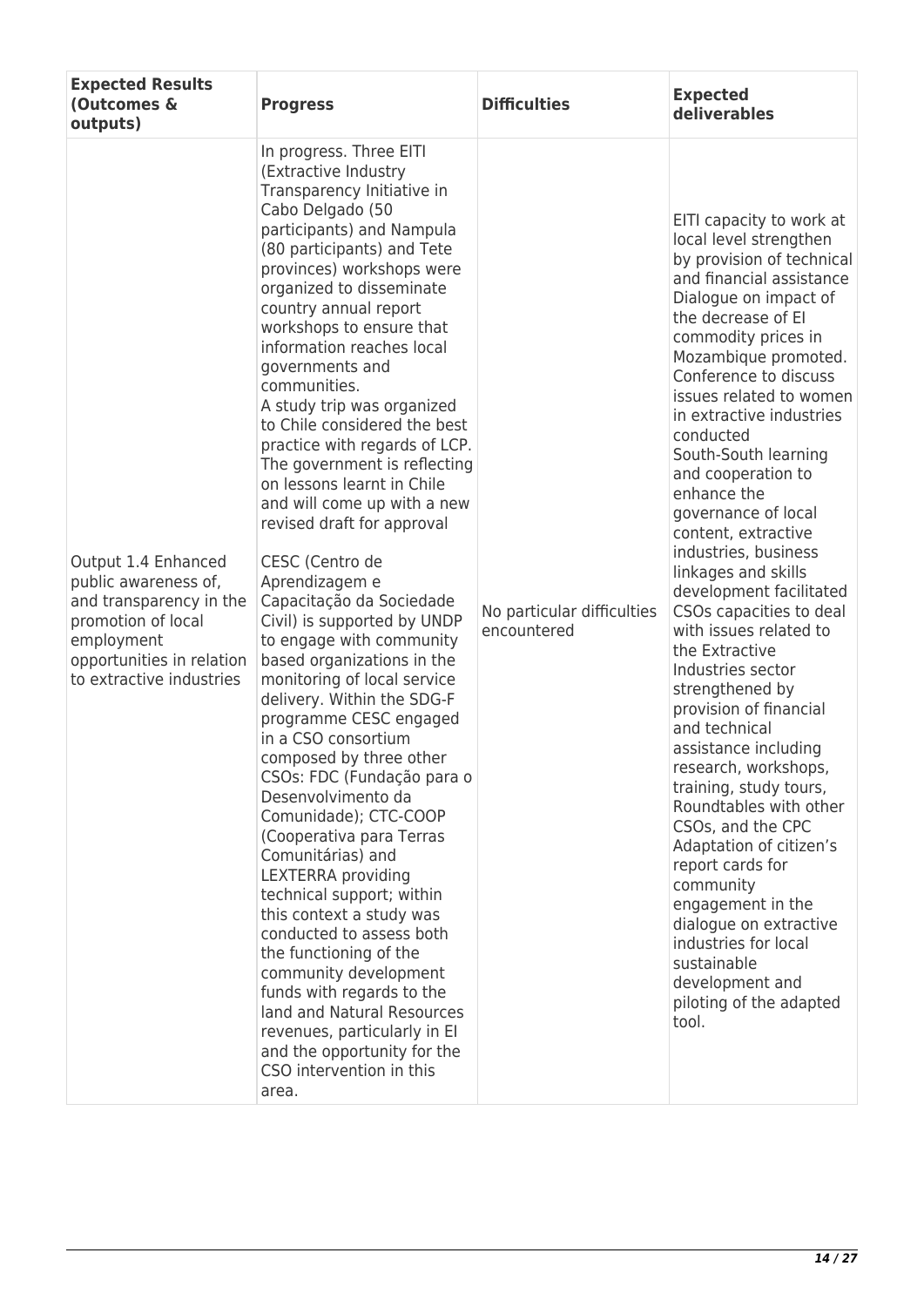| <b>Expected Results</b><br>(Outcomes &<br>outputs)                                                                                                                                                                                                                                 | <b>Progress</b>                                                                                                                                                | <b>Difficulties</b>                                                                                                                                                        | <b>Expected</b><br>deliverables |
|------------------------------------------------------------------------------------------------------------------------------------------------------------------------------------------------------------------------------------------------------------------------------------|----------------------------------------------------------------------------------------------------------------------------------------------------------------|----------------------------------------------------------------------------------------------------------------------------------------------------------------------------|---------------------------------|
| IP Outcome 2: An<br>improved and more<br>egalitarian workforce<br>with vocational skills<br>and competencies have<br>improved employability<br>opportunities in<br><b>Extractive Industries</b><br>firms and in SMEs<br>operating in value<br>chains feeding into the<br>El sector | The JP has being<br>implemented according to<br>the workplan. The delays in<br>the investment created<br>some constraints to the<br>achievement of the targets | The capacity of the<br>SMEs in the provinces<br>interested by the<br>extractive industry is<br>very limited and could<br>pose serious risk to their<br>own sustainability. |                                 |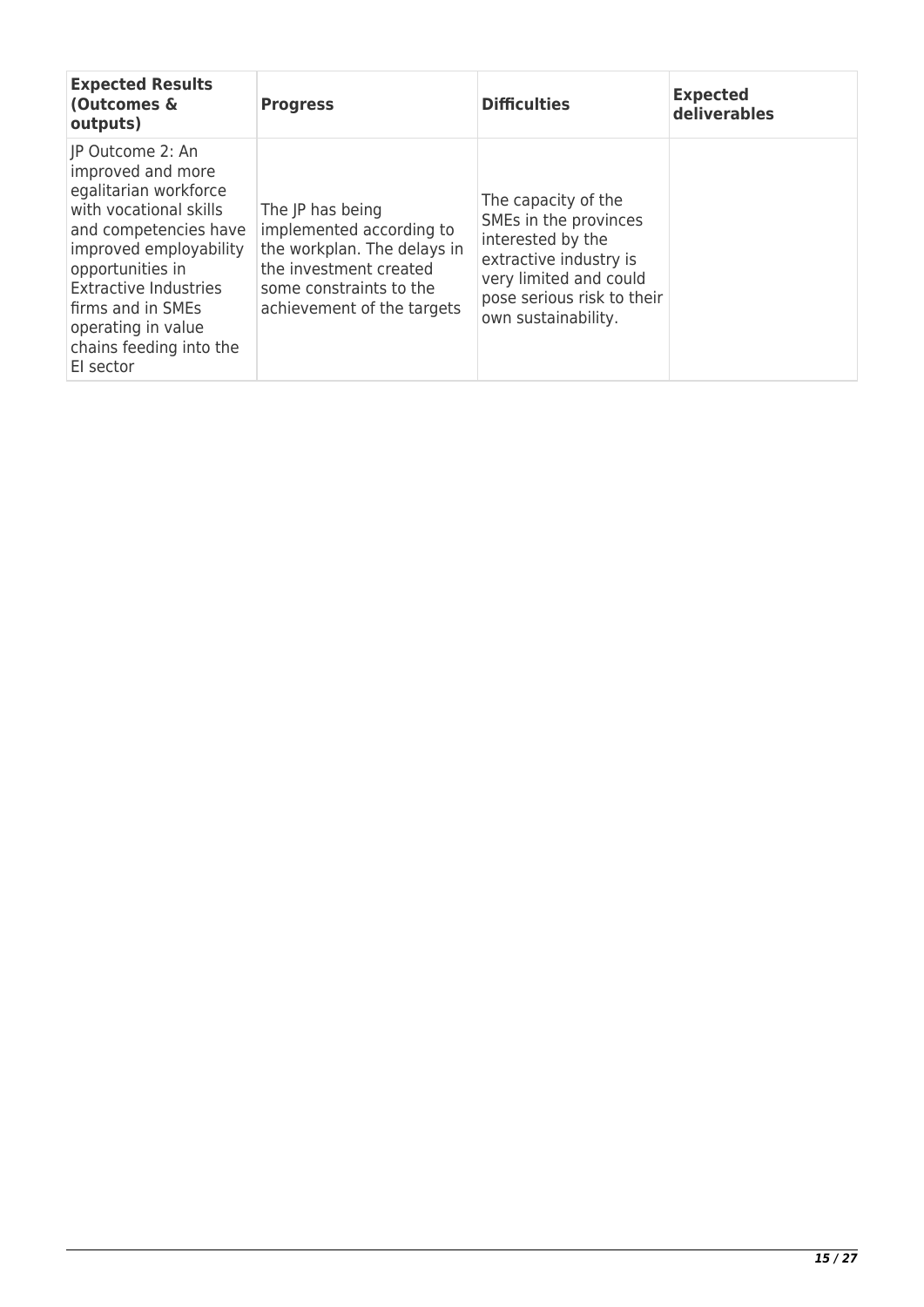| <b>Expected Results</b><br>(Outcomes &<br>outputs)                               | <b>Progress</b>                                                                                                                                                                                                                                                                                                                                                                                                                                                                                                                                                                                                                                                                                                                                                                                                                                                                                                                                                                                                                                                                                                                                                                                                                                                   | <b>Difficulties</b>                                                                                                                                                                                                                                                                                                                                                                                                                                                                                                                                                                                                                                                                                                                                                                                                                                             | <b>Expected</b><br>deliverables                                                                                                                                                                                                                                                                                                                                                                                                                                                                                                                                                                                                                                                                                                                                          |
|----------------------------------------------------------------------------------|-------------------------------------------------------------------------------------------------------------------------------------------------------------------------------------------------------------------------------------------------------------------------------------------------------------------------------------------------------------------------------------------------------------------------------------------------------------------------------------------------------------------------------------------------------------------------------------------------------------------------------------------------------------------------------------------------------------------------------------------------------------------------------------------------------------------------------------------------------------------------------------------------------------------------------------------------------------------------------------------------------------------------------------------------------------------------------------------------------------------------------------------------------------------------------------------------------------------------------------------------------------------|-----------------------------------------------------------------------------------------------------------------------------------------------------------------------------------------------------------------------------------------------------------------------------------------------------------------------------------------------------------------------------------------------------------------------------------------------------------------------------------------------------------------------------------------------------------------------------------------------------------------------------------------------------------------------------------------------------------------------------------------------------------------------------------------------------------------------------------------------------------------|--------------------------------------------------------------------------------------------------------------------------------------------------------------------------------------------------------------------------------------------------------------------------------------------------------------------------------------------------------------------------------------------------------------------------------------------------------------------------------------------------------------------------------------------------------------------------------------------------------------------------------------------------------------------------------------------------------------------------------------------------------------------------|
| JP Output 2.1: Enhanced<br>business linkages<br>between large buyers<br>and SMEs | Currently there are 75<br>profiles updated into SPX<br>MIS by placing ISIC and<br>UNSPS codes Rapid mapping<br>and assessment of<br>outsourcing opportunities in<br>the District of Moma<br>(Kenmare mine and<br>processing plant) and<br>preparation of a Report for<br>future dissemination<br>Identification of specific<br>supply chain opportunities<br>from main buyers in the<br>country, e.g.<br>PLAMA - Mozambican<br>Platform of Water; MOZAL,<br>Portucel and Green<br>Resources<br>Renewed efforts by the CPI<br>and SPX Team, assisted by<br>technical and advisory<br>support from UNIDO HQ to<br>intensify Buyer engagement<br>and matchmaking<br>opportunities between SPX<br>serviced suppliers and main<br>buyers in the key economic<br>sectors. SPX is playing an<br>important role in bridging<br>the information gap<br>between buyers and<br>suppliers by: (i) identifying<br>the supporting industry<br>capacity tenable for more<br>backward and forward<br>linkages in the Mozambican<br>economy and as a result<br>generating more local<br>content for the main<br>industrial players and (ii)<br>assessing local supplier<br>capacity, determining<br>performance and practice<br>competitiveness of local<br>industrial enterprises | The SPX Centre has<br>agreed with UNIDO to<br>stop the Profiling<br>activity in order to<br>improve the quality data<br>of the enterprise<br>profiles. The focus of<br>SPX work is now to<br>increase the number of<br>companies benefiting<br>from the SPX<br>Benchmarking services,<br>maximize possibilities of<br>matchmaking through<br>renewed effort to<br>engage more Buyer<br>Firms through SPX<br>Buyers Engagement<br>methods and increase<br>SPX sensitization<br>through various media<br>channels including web<br>page development.<br>Remoteness of Moma<br>site Impact of global<br>economic recession on<br>oil and gas and mining<br>sectors<br>Cost-effectiveness of<br>workforce, supplies and<br>operations<br>Expanding the pool of<br>buyers beyond MOZAL,<br>Kenmare, VALE etc.<br>requires permanent<br>sensitization and<br>outreach | The target of 250 SMEs<br>supported seems<br>difficult to reach in the<br>new economic context<br>No. of SMEs profiled in<br>different parts of the<br>country and in selected<br>Provinces,<br>disaggregated by sex of<br>owner/manager (target:<br>400)<br>No. of buyers<br>permanently engaged<br>by the SPX Programme<br>and concretely routing<br>some of their<br>procurement<br>requirements via the<br>SPX Mozambique<br>Reports and analytical<br>studies on the number<br>of SMEs having<br>consolidated business<br>linkages and economic<br>transactions with larger<br>buyers<br>Large buyers prefer not<br>to participate in the SPX<br>and continue to make<br>their own arrangements<br>(risk mitigation<br>measures, see C.7) 24<br>Centre (target: 10) |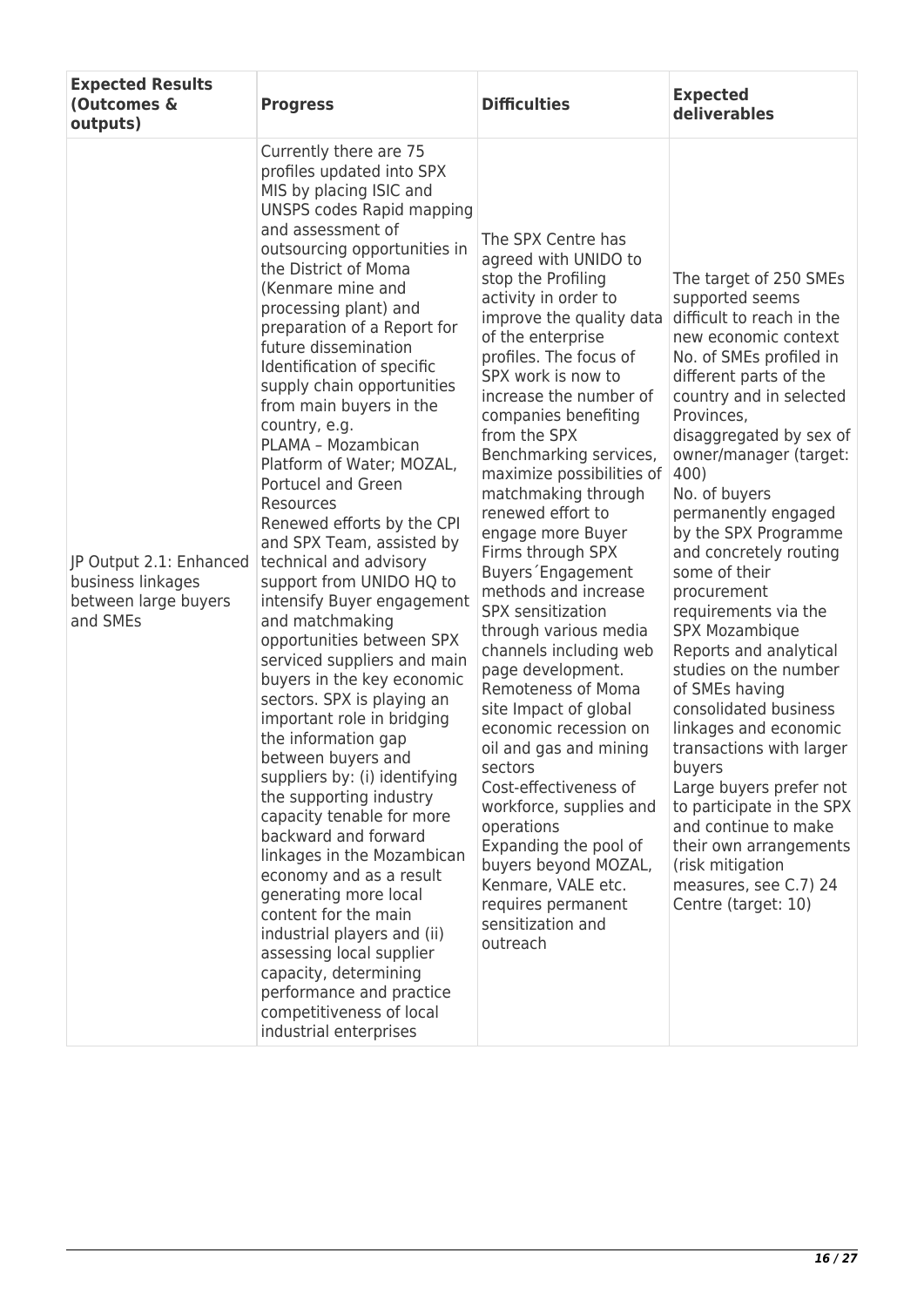| <b>Expected Results</b><br>(Outcomes &<br>outputs)                                                                                                                                              | <b>Progress</b>                                                                                                                                                                                                                                                                                                                                                                                                                                                                                                                                                                                                                                                                                                                                                                            | <b>Difficulties</b>                                                                                                                                                                                                                                                                                                                                                                                                                                                                                                                                                                               | <b>Expected</b><br>deliverables                                                                                                                                                                                                                                                                                                                                                                                                                    |
|-------------------------------------------------------------------------------------------------------------------------------------------------------------------------------------------------|--------------------------------------------------------------------------------------------------------------------------------------------------------------------------------------------------------------------------------------------------------------------------------------------------------------------------------------------------------------------------------------------------------------------------------------------------------------------------------------------------------------------------------------------------------------------------------------------------------------------------------------------------------------------------------------------------------------------------------------------------------------------------------------------|---------------------------------------------------------------------------------------------------------------------------------------------------------------------------------------------------------------------------------------------------------------------------------------------------------------------------------------------------------------------------------------------------------------------------------------------------------------------------------------------------------------------------------------------------------------------------------------------------|----------------------------------------------------------------------------------------------------------------------------------------------------------------------------------------------------------------------------------------------------------------------------------------------------------------------------------------------------------------------------------------------------------------------------------------------------|
| JP Output 2.2: Promotion<br>of inward foreign direct<br>investment for<br>technology and equity<br>provision to local<br>subcontractors with<br>upgrading requirements                          | <b>Bilateral RECP meetings</b><br>between UNIDO and<br>national partners (MIREME,<br>CPI-SPX and UNIDO office<br>Maputo, Loja de Energias<br>Renováveis) South Africa<br>National Cleaner Production.<br>Preparatory mission to<br>prepare RECP capacity<br>building assistance and<br>planning in partnership with<br>the SPX centre                                                                                                                                                                                                                                                                                                                                                                                                                                                      | Identification of suitable<br>candidates with basic<br>knowledge of RECP<br>principles<br>Readiness and<br>commitment of SMEs<br>enrolled in SPX to<br>participate in training<br>events<br>Reliance on foreign<br>expertise and language<br>barriers                                                                                                                                                                                                                                                                                                                                             | No. of companies<br>audited for RECP<br>(target: 10)<br>No. of qualified national<br>trainers disaggregated<br>by sex (target: 20)                                                                                                                                                                                                                                                                                                                 |
| JP Output 2.3:<br>Strengthened<br>investment promotion<br>capacity at district level<br>through enhancing the<br>capacities of the "one<br>stop shops" (Balcão de<br>AtendimentoÚnico -<br>BAU) | 18 companies identified to<br>be<br>updated, of which 13 were<br>already contacted and<br>progressively providing<br>some relevant information.<br>7 companies have been able<br>to generate respective<br>benchmarks reports<br>successfully with action<br>plans and information on<br>company benchmarks duly<br>shared with company<br>management<br>representatives.<br>Intermediate level COMFAR<br>training delivered to CPI,<br>GAZEDA, and IPEME<br>Basic and intermediate level<br>COMFAR training delivered<br>to MITADER - DNPDR<br>Participation to Hannover<br>Messe 2016 industrial trade<br>fair.<br>Mozambique had a stand<br>presence at Hannover<br>Messe and was able to link<br>up to other SPXs such as<br>SPX Kenya, Tanzania,<br>Cameroon, Iraq, Iran,<br>Pakistan | Expanding the number<br>of new benchmarking<br>according to SPX<br>standards in line with<br>the buyer opportunities<br>emanating from a more<br>intensive Buyer<br>Engagement<br>methodology adopted<br>by the SPX Team<br>Institutional<br>commitment and high<br>turnover of trainees<br>Practice and use of<br>COMFAR in real-life<br>project feasibility and<br>appraisal<br>Requests for delivery of<br>COMFAR to designated<br>civil servants in all<br>provinces<br>Timely confirmations by<br>SMEs, since travel and<br>exhibition costs for<br>private sector not<br>supported by UNIDO | No. of companies<br>benchmarked (target:<br>40)<br>No. of local companies<br>assisted for developing<br>international joint<br>ventures and assisted<br>for project appraisal<br>and feasibility (target:<br>nationwide (2 for Cabo<br>Delgado, 8 for<br>Nampula);<br>disaggregated by sex of<br>owner/manager No. of<br>cumulative B2B<br>meetings held with<br>potential foreign<br>investors (target: 50<br><b>B2B</b> cumulative<br>meetings). |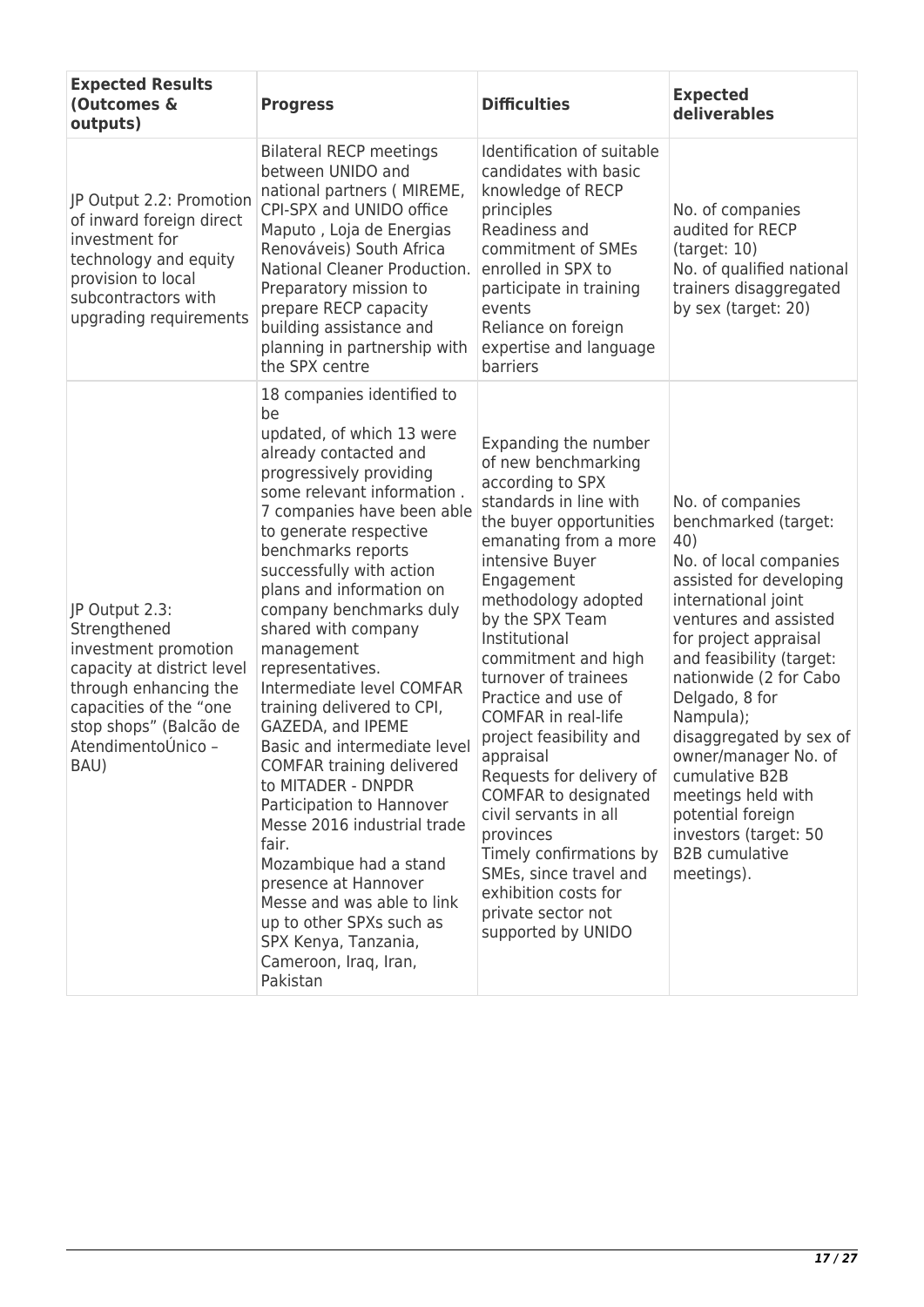| <b>Expected Results</b><br>(Outcomes &<br>outputs)                                                                                                                                                                             | <b>Progress</b>                                                                                                                                                                                                                                                                                          | <b>Difficulties</b>                                                                                                                                                                                                                                                                                                                       | <b>Expected</b><br>deliverables                                                                                                                                                                                                                                                                                                                                                                                                                                                              |
|--------------------------------------------------------------------------------------------------------------------------------------------------------------------------------------------------------------------------------|----------------------------------------------------------------------------------------------------------------------------------------------------------------------------------------------------------------------------------------------------------------------------------------------------------|-------------------------------------------------------------------------------------------------------------------------------------------------------------------------------------------------------------------------------------------------------------------------------------------------------------------------------------------|----------------------------------------------------------------------------------------------------------------------------------------------------------------------------------------------------------------------------------------------------------------------------------------------------------------------------------------------------------------------------------------------------------------------------------------------------------------------------------------------|
| JP Output 2.4:<br>Established<br>resourceefficient and<br>environmentally<br>sustainable small<br>suppliers procedures                                                                                                         | In progress. Follow up on<br>the request of technical<br>assistance from MIC for BAU<br>gap analysis                                                                                                                                                                                                     | No particular difficulty<br>encountered                                                                                                                                                                                                                                                                                                   | No. of existing BAU<br>upgraded and trained<br>to provide additional<br>business services and<br>support business<br>linkages (target: 4 -<br>Nampula, Nacala,<br>Pemba + 1 TBD)<br>No. of local<br>businesses (possible<br>value chains:<br>Construction,<br>Hospitality, Industrial<br>maintenance and agro-<br>processing)<br>accepted in MNEs<br>supply chains (target:<br>4, 2 Nationwide, 1 in<br>Cabo Delgado and 1<br>in Nampula; value<br>chain information<br>disaggregated by sex |
| JP Outcome 3<br>National/Local SMEs<br>capitalize on supply<br>chain/value chain<br>opportunities and<br>provide environmentally<br>sustainable services and to use the extractive<br>products to the<br>extractive industries | The National Employment<br>Policy was approved by the<br>Council of Ministers in<br>September 2016. There is a<br>specific focus in the<br>document on the new<br>economic context and how<br>industry as an opportunity<br>to create more and better<br>jobs                                            | The Government<br>showed<br>a strong committee to<br>support the jobs<br>creation<br>in the country. However<br>as already mentioned,<br>the new global<br>economic<br>environment and the<br>internal financial crisis<br>are<br>posing challenges that<br>can<br>be overcome only with<br>the<br>support of all the parties<br>involved | Draft of the<br>Implementation plan of<br>the National<br>Employment Policy in<br>place by May 2017                                                                                                                                                                                                                                                                                                                                                                                          |
| JP Output 3.1:<br><b>Employment Action Plan</b><br>outlines roles and<br>responsibilities of<br>government and social<br>partners                                                                                              | 2 background studies<br>produced, validation<br>seminar organized by the<br>social partners.<br>Dissemination of the<br>employment policy in<br>different fora, among them<br>the National Conference of<br>the youth entrepreneurs on<br>24 November 2016 at the<br>presence of more than 200<br>people | No particular difficulties<br>encountered                                                                                                                                                                                                                                                                                                 | National Employment<br>Policy disseminated at<br><b>National and Provincial</b><br>level                                                                                                                                                                                                                                                                                                                                                                                                     |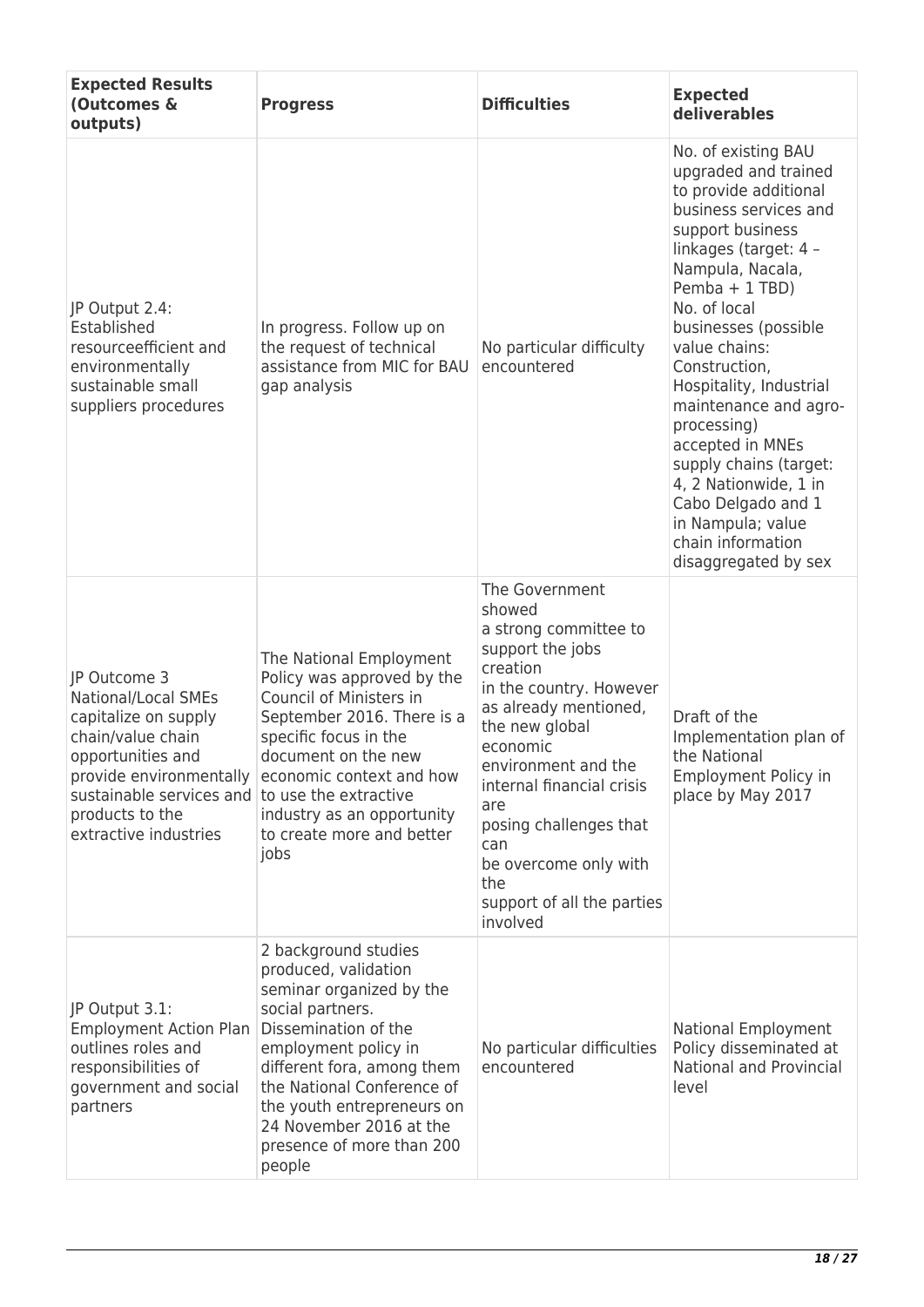| <b>Expected Results</b><br>(Outcomes &<br>outputs)                                                                                                                                                                                                                         | <b>Progress</b>                                                                                                                                                                               | <b>Difficulties</b>                                                                                                   | <b>Expected</b><br>deliverables                                                                                                                                                   |
|----------------------------------------------------------------------------------------------------------------------------------------------------------------------------------------------------------------------------------------------------------------------------|-----------------------------------------------------------------------------------------------------------------------------------------------------------------------------------------------|-----------------------------------------------------------------------------------------------------------------------|-----------------------------------------------------------------------------------------------------------------------------------------------------------------------------------|
| JP Output 3.2:<br>Dissemination of the<br><b>Employment Policy and</b><br>training of specific<br>government agencies<br>and the social partners<br>responsible for the<br>implementation of the<br>EP, special focus for the<br>provincies of Nampula<br>and Cabo Delgado | 25 CCT members<br>capacitated in issues related<br>to social dialogue and<br>implementation of the<br>employment policy.<br>Brochure of the employment<br>policy designed                     | No particular difficulties<br>encountered                                                                             | Booklets of the<br>employment policy<br>produced by March<br>2017                                                                                                                 |
| JP Output 3.3: LEDAs<br>and promotion of local<br>employment<br>opportunities are<br>integrated into local<br>development policies<br>and plans at provincial,<br>district and municipal<br>level                                                                          | In progress. 4 value chains<br>identified in the area of<br>agriculture and tourism in<br>the extractive industries<br>related districts of<br>Montepuez, Palma, in Cabo<br>Delgado province; | Weak local Government<br>capacities particularly of<br><b>SDAE Economic</b><br>Activities district<br><b>Services</b> | Supported the<br>development of local<br>value chains<br>Revised local strategic<br>development plans to<br>integrate a more<br>explicit<br>LED/employment<br>promotion component |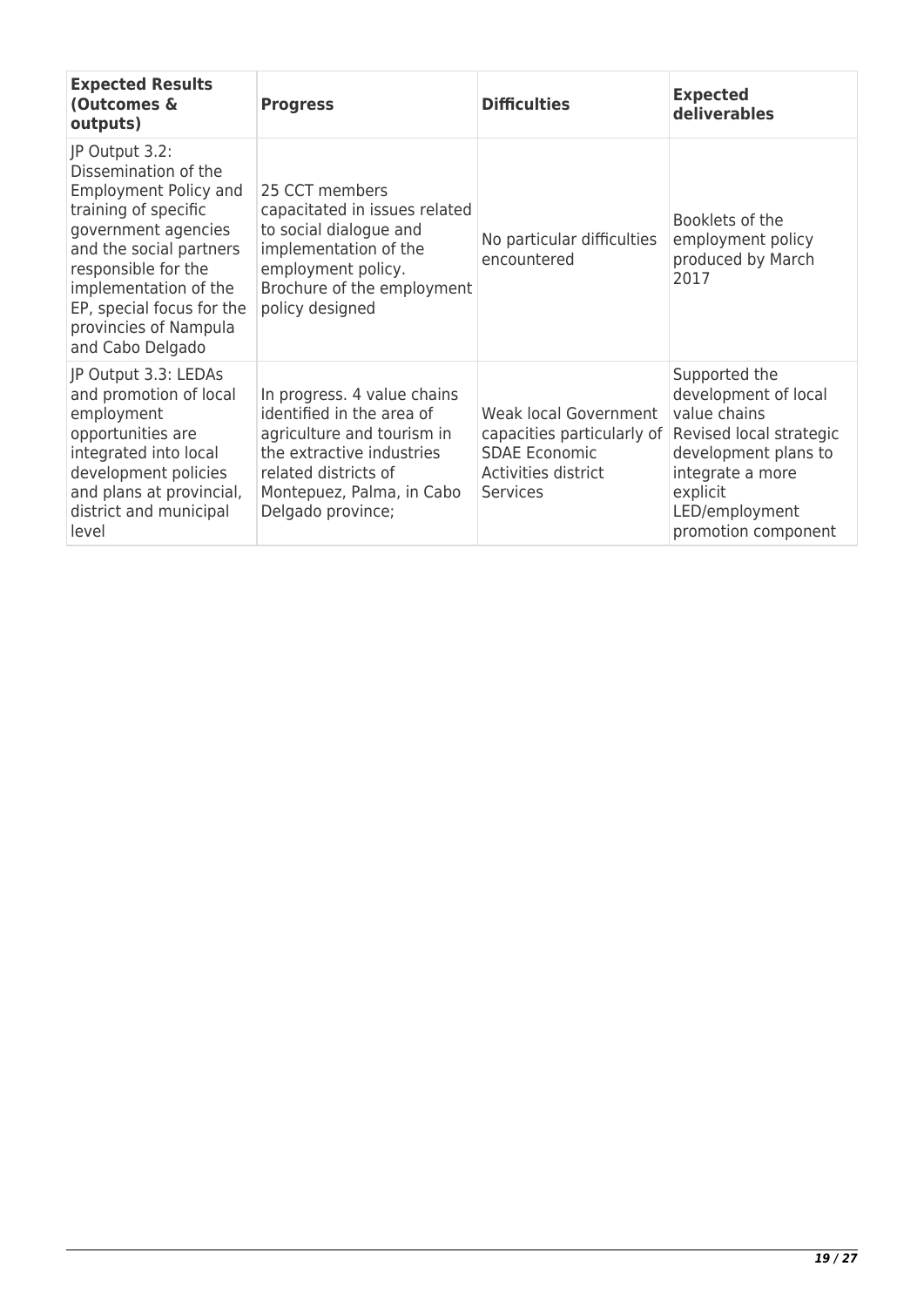| <b>Expected Results</b><br>(Outcomes &<br>outputs)                   | <b>Progress</b>                                                                                                                                                                                                                                                                                                                                                                                                                                                                                                                                                                                                                                                                                                                                                                                                                                                                                                                                                                                                                                                                     | <b>Difficulties</b>                                              | <b>Expected</b><br>deliverables                                                                                                                                                                                                                                                                                                                                                                                                                                                                                                                                                                                                                                                                                                                                                                                                                                                                                                                                                                                                                                                                                                                                                                            |
|----------------------------------------------------------------------|-------------------------------------------------------------------------------------------------------------------------------------------------------------------------------------------------------------------------------------------------------------------------------------------------------------------------------------------------------------------------------------------------------------------------------------------------------------------------------------------------------------------------------------------------------------------------------------------------------------------------------------------------------------------------------------------------------------------------------------------------------------------------------------------------------------------------------------------------------------------------------------------------------------------------------------------------------------------------------------------------------------------------------------------------------------------------------------|------------------------------------------------------------------|------------------------------------------------------------------------------------------------------------------------------------------------------------------------------------------------------------------------------------------------------------------------------------------------------------------------------------------------------------------------------------------------------------------------------------------------------------------------------------------------------------------------------------------------------------------------------------------------------------------------------------------------------------------------------------------------------------------------------------------------------------------------------------------------------------------------------------------------------------------------------------------------------------------------------------------------------------------------------------------------------------------------------------------------------------------------------------------------------------------------------------------------------------------------------------------------------------|
| JP Output 3.4:<br>Integrated gender<br>friendly business<br>services | In order to enhance district<br>government capacity to<br>ensure inclusion of local<br>community in the Extractive<br>Industry related business<br>opportunities 3 District<br><b>Business Centres (DBC)</b><br>where established in the 3<br>extractive industries related<br>districts of Montepuez,<br>Palma, in Cabo Delgado<br>province, and Nacala<br>districts in Nampula<br>Province. Value chains were<br>identified in the area of<br>tourism in Palma and of<br>agriculture in Montepuez<br>district in Cabo Delgado<br>province. This value chains<br>where identified within the<br>framework of the newly<br><b>District Business Centres</b><br>and will further supported<br>and integrated into local<br>economic development<br>planning. Technical training<br>provided to district<br>government official to<br>create enabling local<br>business environment. The<br>training was provided<br>through the organization of<br>workshops at district levels<br>with involvement of (IPEME)<br>SMEs Institute and also<br>though the district business<br>centres | Management, leadership<br>and sustainability of<br>district DBSC | In year 2 DBC capacity<br>will be further<br>strengthened. A joint<br>work involving UNDP,<br>ILO and FAO will be<br>organized to ensure<br>that each agency<br>expertise is combined<br>to provide UN<br>consistent support. In<br>year two additional<br><b>District Business Centre</b><br>will be established in<br>the mining district of<br>Manica in Manica<br>province and in Monapo<br>district in Nampula<br>Province. Value chains<br>identified within the<br>framework of the newly<br><b>District Business</b><br>Centres will supported<br>and integrated into<br>local economic<br>development planning.<br>As a result of<br>strengthening BSC's<br>capacities, training of<br>beneficiaries, the<br>establishment of a new<br><b>BCS in Manica Province</b><br>and the identification<br>and support of the<br>value chains, it is<br>expected that more<br>people will benefit from<br>this intervention with a<br>focus on women.<br>More people trained in<br>4 districts at BSC.<br>In result of the JP<br>intervention 519<br>employment<br>opportunities where<br>created in 2015 and<br>660 in 2016. It is<br>expected that the new<br>employment created<br>will be 786 in 2017. |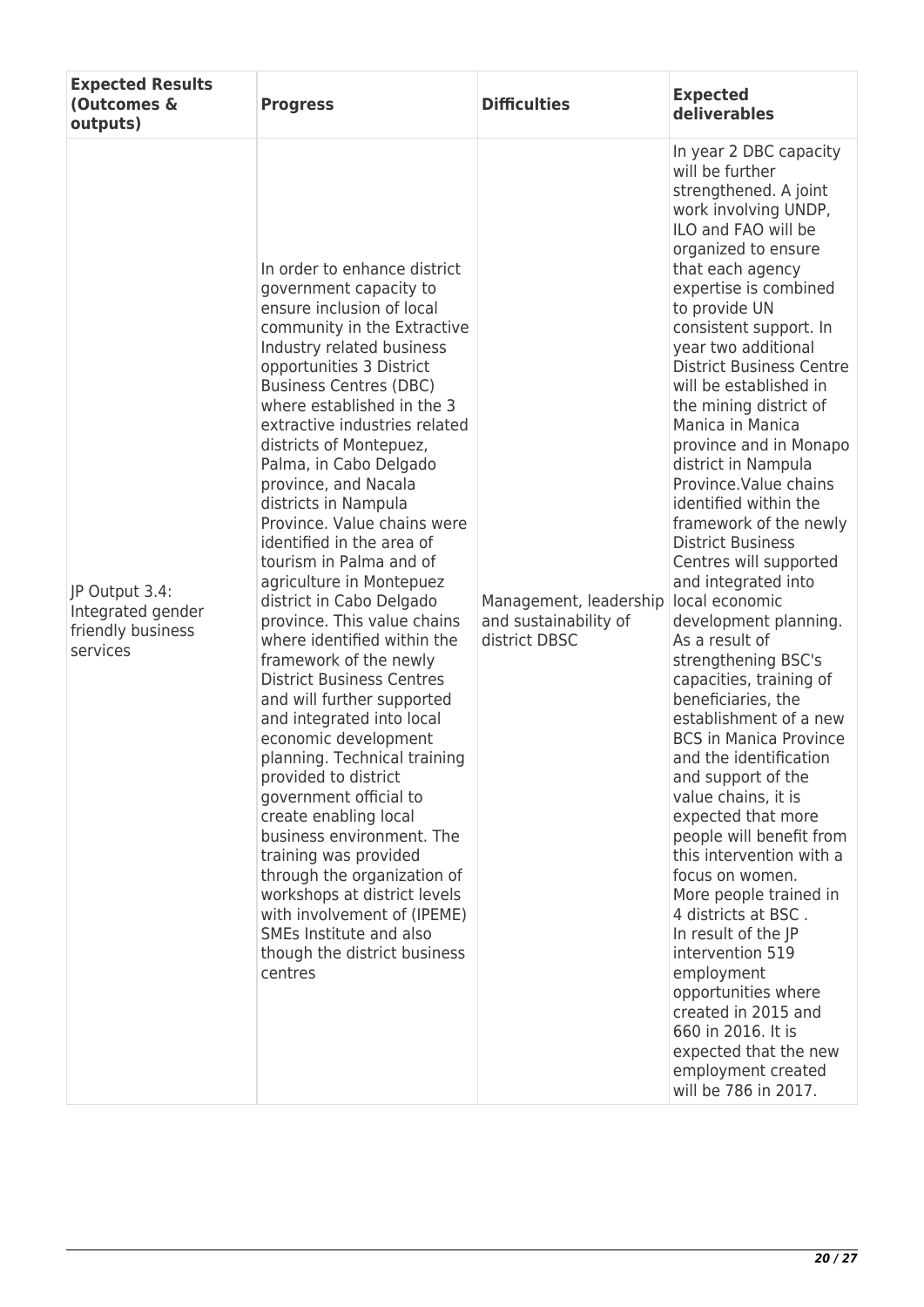| <b>Expected Results</b><br>(Outcomes &<br>outputs)                                                                                                                                                                                                                                                 | <b>Progress</b>                                                                                                                                                                                                                                                                                                                                                                                                                                                                                                                                                             | <b>Difficulties</b>                                                                                                                                                                                                    | <b>Expected</b><br>deliverables                                                                                                                          |
|----------------------------------------------------------------------------------------------------------------------------------------------------------------------------------------------------------------------------------------------------------------------------------------------------|-----------------------------------------------------------------------------------------------------------------------------------------------------------------------------------------------------------------------------------------------------------------------------------------------------------------------------------------------------------------------------------------------------------------------------------------------------------------------------------------------------------------------------------------------------------------------------|------------------------------------------------------------------------------------------------------------------------------------------------------------------------------------------------------------------------|----------------------------------------------------------------------------------------------------------------------------------------------------------|
| JP Outcome 4: Decision<br>makers, national and<br>internationally, have<br>better access to data for<br>formulating job creating<br>measures and strategies<br>in relation to Extractive<br>Industries                                                                                             | The Joint Program has an<br>established<br>collaboration with the<br>National<br><b>Direction for Labour Market</b><br>Observatory.<br>This allows the<br>dissemination of reliable<br>data on employment                                                                                                                                                                                                                                                                                                                                                                   | High cost of collection<br>reliable data in remote<br>and dispersed<br>communities                                                                                                                                     | The Labour market<br>Observatory is<br>producing<br>trimestral bulletin on<br>employment trends to<br>allow the matching<br>between demand and<br>supply |
| JP Output 4.1: The<br>Project is based on a<br>solid qualitative and<br>qualitative data<br>management approach<br>able to assess<br>progressive<br>achievements in<br>identifies outputs and<br>outcomes                                                                                          | Baseline studies and<br>monitoring and evaluation<br>system in place                                                                                                                                                                                                                                                                                                                                                                                                                                                                                                        | Tracking and monitor<br>the<br>activities in provinces<br>far<br>from the capital city is<br>challenging. The<br>political<br>and military conflict in<br>the<br>north of the country<br>could<br>jeopardize the plans | Monitoring system<br>improved to respond to<br>the evolving needs of<br>the program                                                                      |
| JP Output 4.2: Partners<br>and stakeholders are<br>informed about the<br>programme's<br>objectives, approach,<br>lessons learnt and<br>results. Awareness is<br>raised on employment<br>related issues, and<br>corporate busnesses<br>and government take<br>responsible and<br>informed decisions | The UNJP was included in<br>the<br>first 100-day plan of the<br>President of the Republic.<br>This gives visibility to the<br>program and ownership by<br>the main<br>stakeholders. A<br>communication strategy was<br>finalized. The UNJP<br>successfully advocated to<br>put youth employment and<br>extractive industry as<br>advocacy issues for the UN<br>system. Thanks to this<br>effort,<br>the Programme Coordinator<br>had the opportunity to<br>highlight the work of the<br><b>UNJP</b><br>during TV debates,<br>conferences, interviews and<br>radio programs. | The implementation of<br>the<br>communication plan is<br>challenging because of<br>the little funds available                                                                                                          | Knowledge sharing<br>platform finalized and<br>online                                                                                                    |

# Cross-cutting issues

How has the JP addressed during the reporting period (please provide concrete actions):

### 1) The **sustainability** of the JP work. (200 words)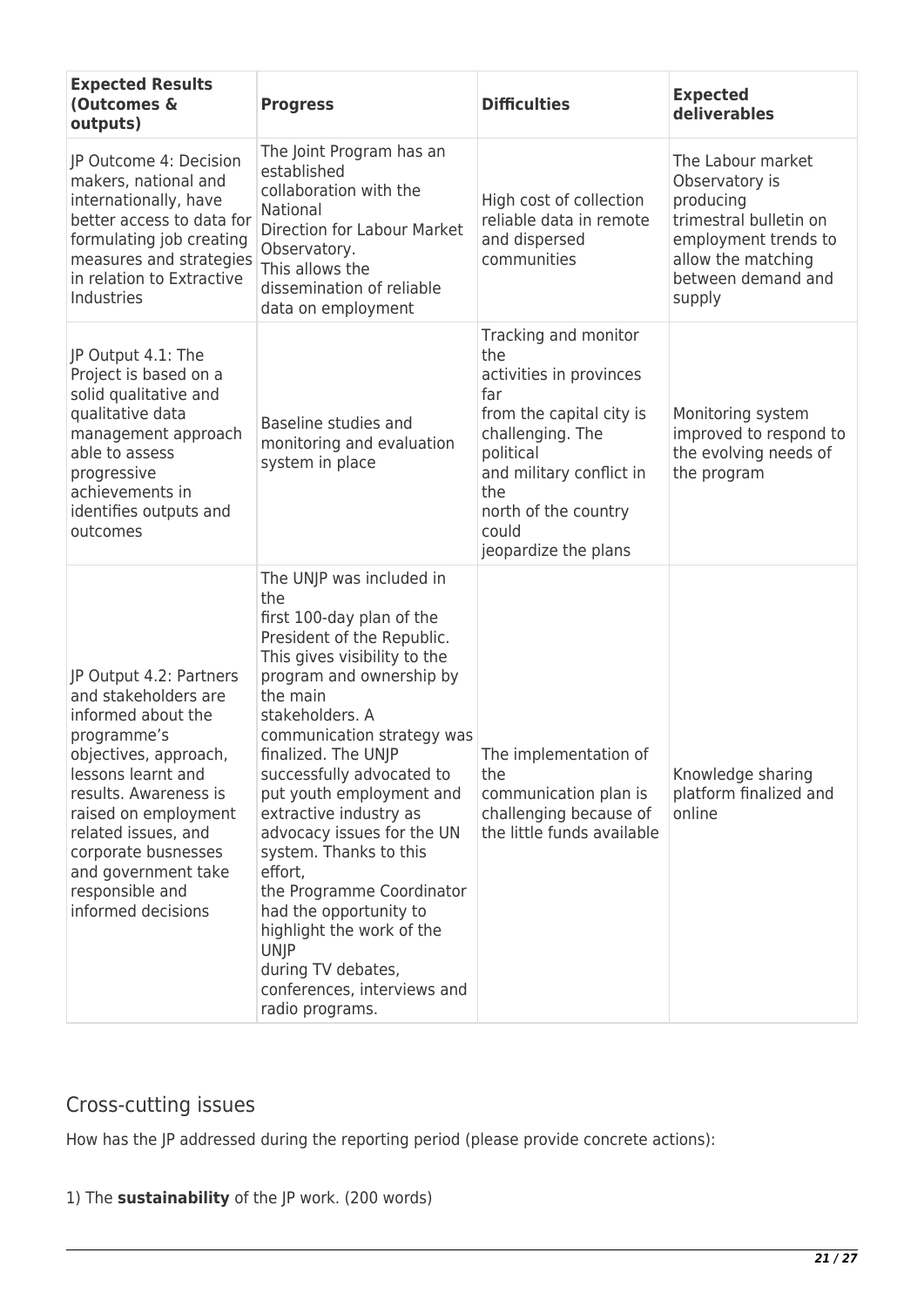The government showed a great commitment in the implementation and the appropriation of the program. The UNJP was included in the first 100-day plan of the President of the Republic and the creation of jobs remains a top priority for the country. The implementation of the SPX programme evolved from greater

reliance on external expertise to the transfer and consolidation of capacity within the implementation partner, the CPI in this case. In addition the financial support provided by SPX to the CPI to cover the roll out and remunerations, is gradually shifting to State funding, as the IP successfully managed to insert SPX within the scope and the core of business linkages department. District Business Centers are embedded in district government's structure, within the district economic activities Services unit. A focal point is assigned by this Unit to district Business centers, Most of the value chain activities are prioritized and budgeted by local governments and communities. One example is the use of "7 Milhões" (rotational fund allocated to the districts by the Central government) as a way to contribute to business development and employment creation. The Government showed also a great commitment in the elaboration of the employment policy funding the process with more than 200,000 USD so far. The strong links of the agencies with their counterparts will ensure the sustainability of the intervention.

### 2) The promotion of **women's empowerment and gender equality.** (200 words)

The environment where the UNJP is implemented is particularly challenging for working women and women entrepreneurs. It is rare to find companies with women constituting more than 10% of its workforce in spite of evidence that they take better care of equipment, better enforce health and security standards which are vital elements for business efficiency. To address this issue the UNJP stressed the importance of the participation of women in the training. The training implemented by INEFP and ILO had a participation of women between 30% and 55%. ILO designed and implemented a specific course on Women in the extractive industry value chains to promote women empowerment.

Unfortunately the participation of of women (15%) and youth (26%) in the management of SMEs catalogued by SPX is still low. These two groups enjoy less access to skills development opportunities, information and knowledge in general. UNIDO is working together with the JP agencies to revert the current

scenario.

The UNDP found huge inequality/low level of women participation in business related issue, particularly having access to the business centre. The UNJP succeeded to increase women participation in the business centres activities from zero women led company to 10. This was possible thanks to the involvement of women in training workshops. In the final evaluation will be possible to assess how many women will be able to benefit from business opportunities established with SDG-F JP support

### 3) The engagement in **public-private partnerships**. (200 words)

So far the engagement between the public and the private sector was positive despite the little involvement of the Multinational Enterprises because of the lack of clarity in their investment plan. Anadarko financed training in collaboration with INEFP and the UNJP, the private sector participated in the mission to Italy with the Vice-President of the Employers' confederation. More partnerships will be developed once the final investment decision will be taken by the companies in the north of the country. Eni contacted the UNJP and showed a great interest in the work on skills development and the local content policy elaboration.

The SPX entails substantive collaboration between the investment promotion center (CPI) and the private sector, including those multinationals pivoting major megaprojects in Mozambique. Such collaboration consists on exchange of information and joint organization of workshops, not accounting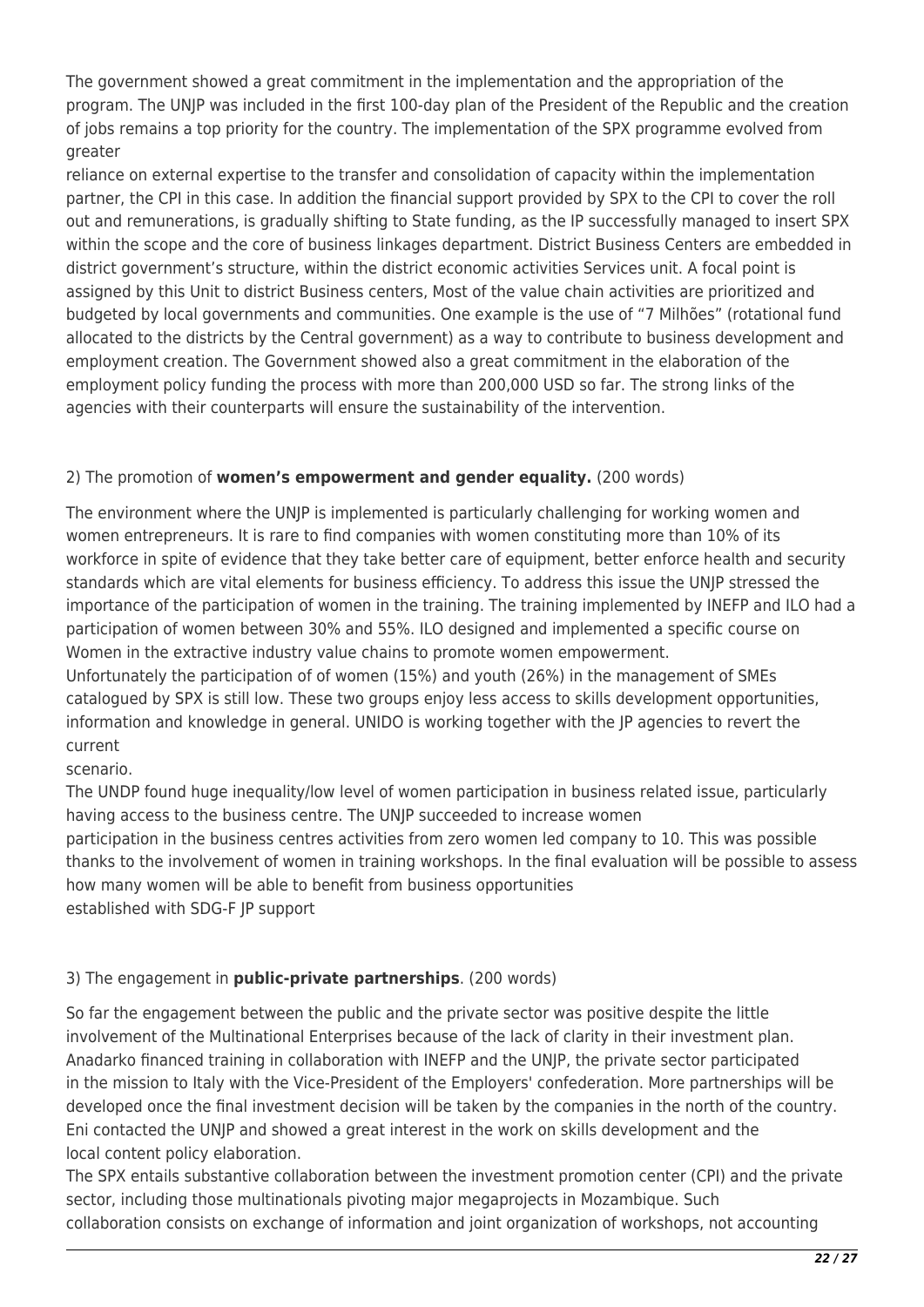therefore for PPPs, according to Mozambican law.

Market linkages forum was organized to establish links between local companies and local agriculture producers in Montepuez district in Cabo Delgado Province. As a result of this initiative, local and international mining

companies such as Ruby Mining, Grafex) and from Palma district (Karibu, Palma Residence) has shown interests/supports to promote local supply. The opportunities for business linkages identified will be further supported by the district business centers and by joint work involving, UNDP, ILO and FAO. the joint mission conducted in Nampula and Cabo Delgado Province gave the occasion to meet with different companies such as Eni, Anadarko, Ruby Mining/Gemfield which showed the plan of investments to the participating agencies and the government conuterparts

# **Communication and Advocacy**

## **Has the JP articulated an advocacy & communication actions that helps advance its policy objectives and development outcomes?:**

Yes

### **Please describe communication activities developed as part of the JP. :**

The UNJP implemented activities of the communication plan, namely:

Press release for the launch of the UNJP

Participation of the Programme Coordinator at the radio programme on women workers' right and gender equality on the main Radio station

Participation of the Programme Coordinator in the TV debate on youth employment on STV (main private broadcast)

Participation of the Programme Coordinator as a speaker in the Employment Conference organized by STV Production of a fact sheet on the UNJP

Website/web knowledge sharing platform

Visibility rules applied in all material produced

Website in Portuguese

### **Please provide concrete gains on how the the JP communication and advocacy efforts have increased awareness on SDGs.:**

The programme was launched by the vice minister and the RC in Cabo Delgado. The launch had an extensive coverage in the media.

- In the programme activities, explanations and clarifications on how the programme will contribute to SDG targets have made explicit as this align with the national targets in Government's plan.

- The programme has also allowed for space and capacity to influence the national employment policy work which is directly contributing to the SDG 8

- The main communication activities were conducted through raising awareness of the JP at central and local levels.

- The joint mission to Cabo Delgado had an extensive coverage in the newspaper, TV, website and social media thanks to the involvment of the main media company SOICO. The news reached also the President of the Republich who congratulated the Ministries involved during a Council of Ministers' meeting

### **JP website URL:**

https://ecampus.itcilo.org/course/view.php?id=163

### **JP website URL:**

https://ecampus.itcilo.org/course/view.php?id=163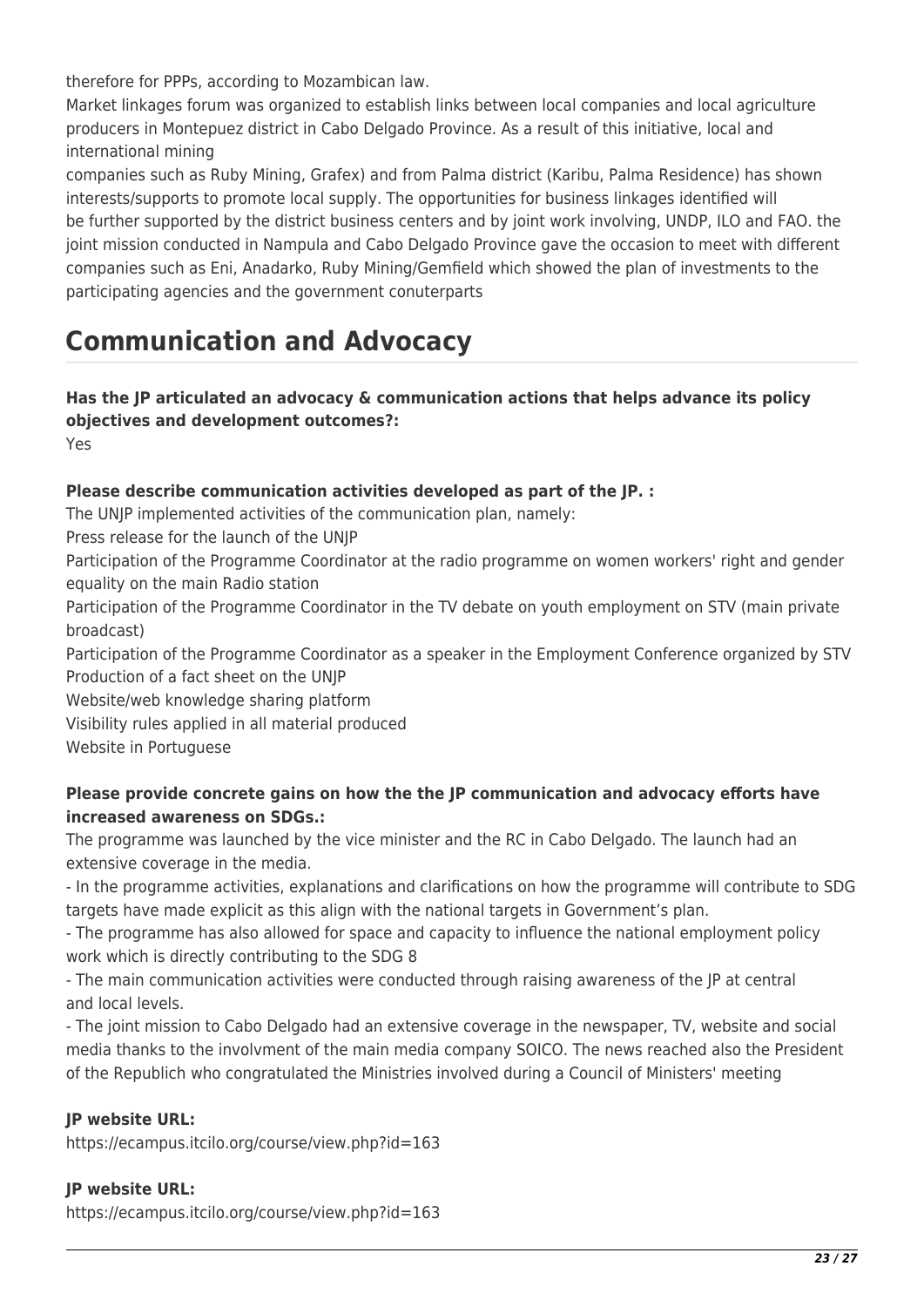### **JP twitter handle:**

 $\omega$ 

Other social media channels managed by joint programme (Instagram, Google+, You Tube…):

## One UN Coordination and Delivering as One

The SDG-F is based on the principles of effective development cooperation, inclusion and participation and One UN coordination.

| <b>Actions</b>                                                                                                                 | <b>Description</b>                                                                                                                                                                                                                                                                                                                                                                                                                                                                                                                                                                                                                      |
|--------------------------------------------------------------------------------------------------------------------------------|-----------------------------------------------------------------------------------------------------------------------------------------------------------------------------------------------------------------------------------------------------------------------------------------------------------------------------------------------------------------------------------------------------------------------------------------------------------------------------------------------------------------------------------------------------------------------------------------------------------------------------------------|
| Managerial practices (financial,<br>procurement, etc.) implemented jointly<br>by the UN implementing agencies for<br>SDG-F JPs | The agencies involved in the UNJP have been working together<br>and coordinated by the RC. UNDP, ILO and UNIDO participated<br><i>in</i><br>joint missions to the field. Giving the nature of the program the<br>procurement of goods and services was very limited. The<br>programme coordinator ensured a coordinated approach and<br>represented the program in different fora and conferences                                                                                                                                                                                                                                       |
| Joint analytical work (studies,<br>publications, etc.) undertaken jointly by<br>UN implementing agencies for SDG-F<br> Ps      | UNDP contributed to the ILO market system analysis in the<br>construction sector in Cabo Delgado. UNDP and UNIDO<br>contributed to the elaboration of the TORs for the consultancy<br>company for the elaboration of the National Employment Policy                                                                                                                                                                                                                                                                                                                                                                                     |
| Joint activities undertaken jointly by UN<br>implementing agencies for SDG-F JPs                                               | Joint mission to Cabo Delgado and Nampula to officially present<br>the Joint Program to local governments. Joint mission to<br>Nampula in October 2016 with the presence of the Resident<br>Coordinator to monitor the activities in Ribaue and Namialo<br>districts. Joint mission to Cabo Delgado in November-December<br>2016 with the Resident Coordinator and the SDG-F Programme<br>Officer to monitor the implementation of the activities and<br>participating in the Steering Committee in Pemba.<br>UNDP collaborated in the ILO training on green construction.<br><b>UNDP</b><br>and ILO attended UNIDO/CPI workshop on SPX |
| Other, please specify:                                                                                                         |                                                                                                                                                                                                                                                                                                                                                                                                                                                                                                                                                                                                                                         |

### **What types of coordination mechanisms and decisions have been taken to ensure joint delivery? :**

The programme coordinator is the focal point for the activities to be implemented by all the agencies involved in the program. The agencies agreed in delegating the Programme Coordinator to represent the program at every level and ensure the coordination of the joint delivery. The Programme Coordinator updates the agencies on weekly basis by email, in the monthly meeting and on ad hoc basis. The steering committee met on 5 May 2016 to revise the workplan and discuss the status of the program. The Program Management Committee met on 1 June 2016 to discuss the status of the program, the 3-month workplan and plan joint activities as for the minutes attached. The Programme Management Committee met again on 24 November 2016 and the Steering Committee met on 30 November 2016 in Pemba

# National Ownership: Paris, Accra and Busan Commitments

The SDG-F strengthens the UN system's ability to deliver results in an integrated and multi-dimensional manner by supporting the Joint Programme modality and by bringing together United Nations Agencies and national counterparts in a collective effort to ensure ownership and sustainability of results of JPs and advance towards the SDGs.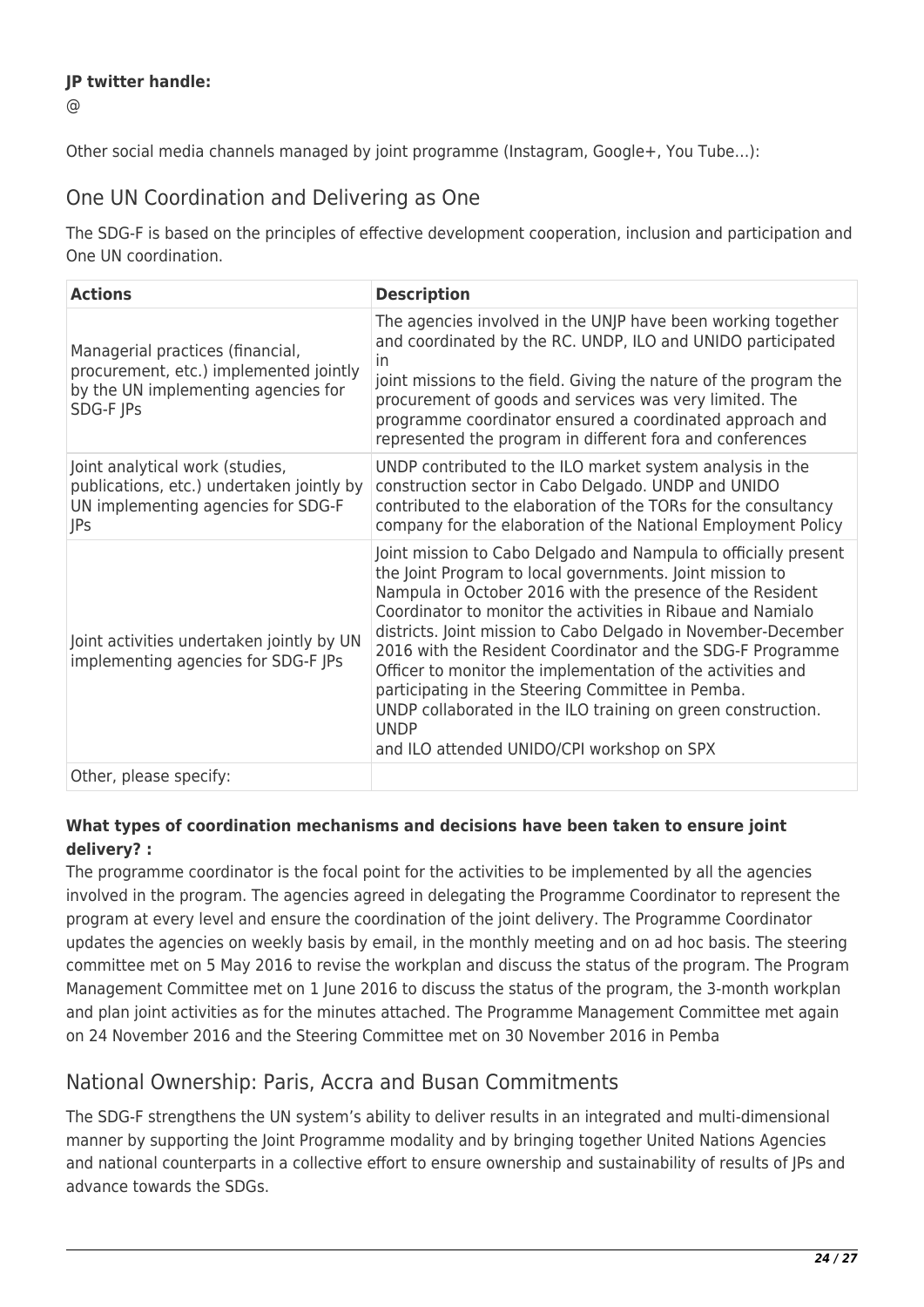| <b>Partners</b>                           | Involvement *  | <b>Type of</b><br>involvement            | <b>Examples</b>                                                                                                                                                                                                                                                                                                                                                                                                                                                                                                                                                                                                                                                                                                                                                                                                                                                                         |
|-------------------------------------------|----------------|------------------------------------------|-----------------------------------------------------------------------------------------------------------------------------------------------------------------------------------------------------------------------------------------------------------------------------------------------------------------------------------------------------------------------------------------------------------------------------------------------------------------------------------------------------------------------------------------------------------------------------------------------------------------------------------------------------------------------------------------------------------------------------------------------------------------------------------------------------------------------------------------------------------------------------------------|
| Government<br>(specify<br>national/local) |                | Policy-decision<br>making<br>Procurement | The government at national level put the<br>program in<br>the first 100-day plan of the President of the<br>Republic<br>giving to the program visibility and assuming a<br>complete ownership. Minor adjustments were<br>requested and approved to align the program<br>with<br>the 5-year government plan. The agencies use<br>national implementation modality as way to<br>improve<br>government ownership and accountability and<br>sustain knowledge. In general funds are<br>transferred<br>to the implementing partner that it is<br>responsible to<br>implement activities with the agency's<br>technical<br>assistance. As an example the Government<br>Training provider INEFP received funds to<br>purchase and distribute tool-kits for the small<br>companies created by the young people trained<br>by the program                                                        |
| Private Sector                            | Fully involved |                                          | The representatives of the private sector are<br>part of<br>the Programme Management Committee and<br>fully<br>involved in the programme through the joint<br>work<br>developed with the UN agencies. The<br>programme<br>promotes market linkages between private<br>sector<br>and local communities. The dialogue among<br>Government, Private sector and Trade Unions is<br>promoted at national and provincial level. The<br><b>ILO</b><br>organized a joint high level mission to Italy to<br>strengthen the capacities of the stakeholders.<br><b>UNDP</b><br>supports policy development to enable<br>business<br>environment Ex: Local Content Policy. UNDP<br>promotes market linkage between private<br>sector and<br>local communities.<br>UNDP supports Business development to the<br>most<br>vulnerable and to women for income<br>generation and<br>employment creation. |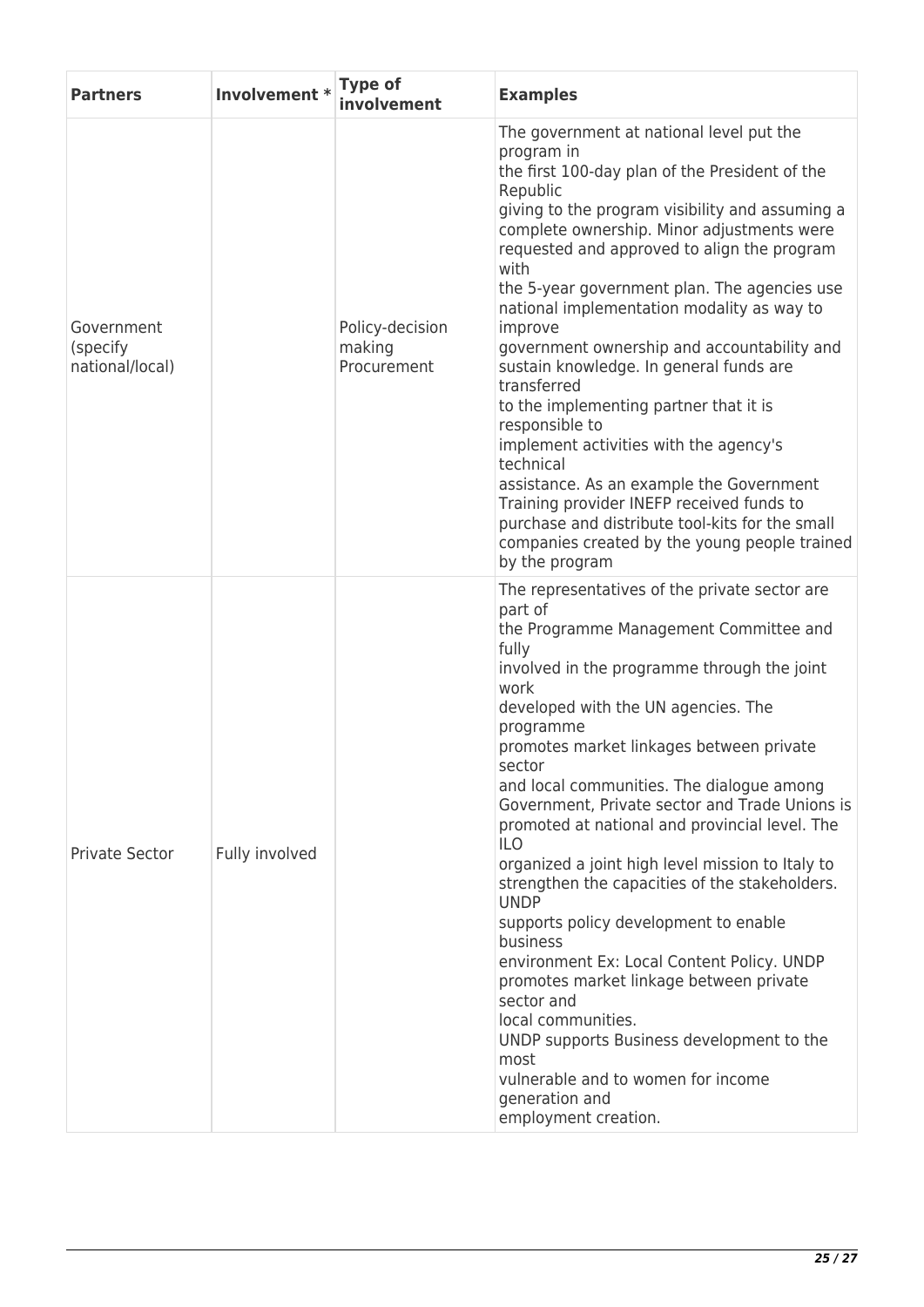| <b>Partners</b> | Involvement * Type of | involvement               | <b>Examples</b>                                                                                                                                                                                                                                                                |
|-----------------|-----------------------|---------------------------|--------------------------------------------------------------------------------------------------------------------------------------------------------------------------------------------------------------------------------------------------------------------------------|
| Civil Society   | Fully involved        | Policy-decision<br>making | UNDP supports the improvement of CSOs'<br>capacity.<br>The Trade Unions representatives are part of<br>the<br>Programme Management Committee and very<br>active<br>at provincial level. UNDP works with CESC with<br>a<br>focus on extractive industry and local<br>employment |
| Academia        | Fully involved        | Policy-decision<br>making | The University A Politecnica was in charge of<br>drafting the national employment policy<br>financed by matching funds. They played a<br>crucial role in the exercise and they will take<br>part in the implementation of the policy.                                          |

\* Implementation of activities and the delivery of outputs

### **Please briefly describe the current situation of the government, private sector and civil society on regards of ownership, align:**

The government agencies, both at central and provincial level are the main implementing partners of the Program. The government consider the program as part of their own plan and report the results in the Government annual report. During the reporting period the private sectors faced acute challenges especially in the provinces interested by the extractive industry. The expected commence of the work to build LNG plants, ports and airports in Palma was postponed and it's about to start. This situation had an impact on the multinational companies and the local small and medium enterprises. The multinational companies are reluctant to be involved in activities outside their main core without being sure that their investments will be finalized; on the other hand the Small and Medium local enterprises suffer the uncertainty of the situation and many are facing serious challenges to survive and grow. In the case of UNDP, the agency uses national implementing modality (NIM) to implement the Joint Programme as way to improve government ownership and accountability in results achievement. Funds are transferred to the implementing partner that is responsible to implement activities with UNDP technical assistance. As far as the civil society the programme worked with CESC (Centro de Apprendizagem e Capacitação da Sociedade Civil) to conduct a study to assess the opportunity for the intervention of the CSOs in the issues related to natural resources. The study will surely help in understanding the best strategy for the civil society in the interaction with the actors.This CSO follows NIM modality and engages with other relevant CSO to conduct some activities. The Trade Unions were also involved in the activities of the program and benefited from the training provided

### **Please briefly provide an overall assessment of the governance and managerial structures :**

As a follow up of the SC held in May the SC in November 2016 was organized in one of the provinces, namely Cabo Delgado. It was a great opportunity for the member of the SC to see the implementation of the activities and discuss about the way forward. The Deputy Minister of Labour and the RC co-chaired the meeting with the presence of the Head of the Spanish Cooperation, representatives of the government agencies and the implementing UN agencies. The level of involvement of the actors has increased substantially in the reporting period. the same for the PMC which was held in November 2016 in Maputo with the active presence of the participating agencies (both UN agencies and government agencies) Trade Unions and Employers' organization.